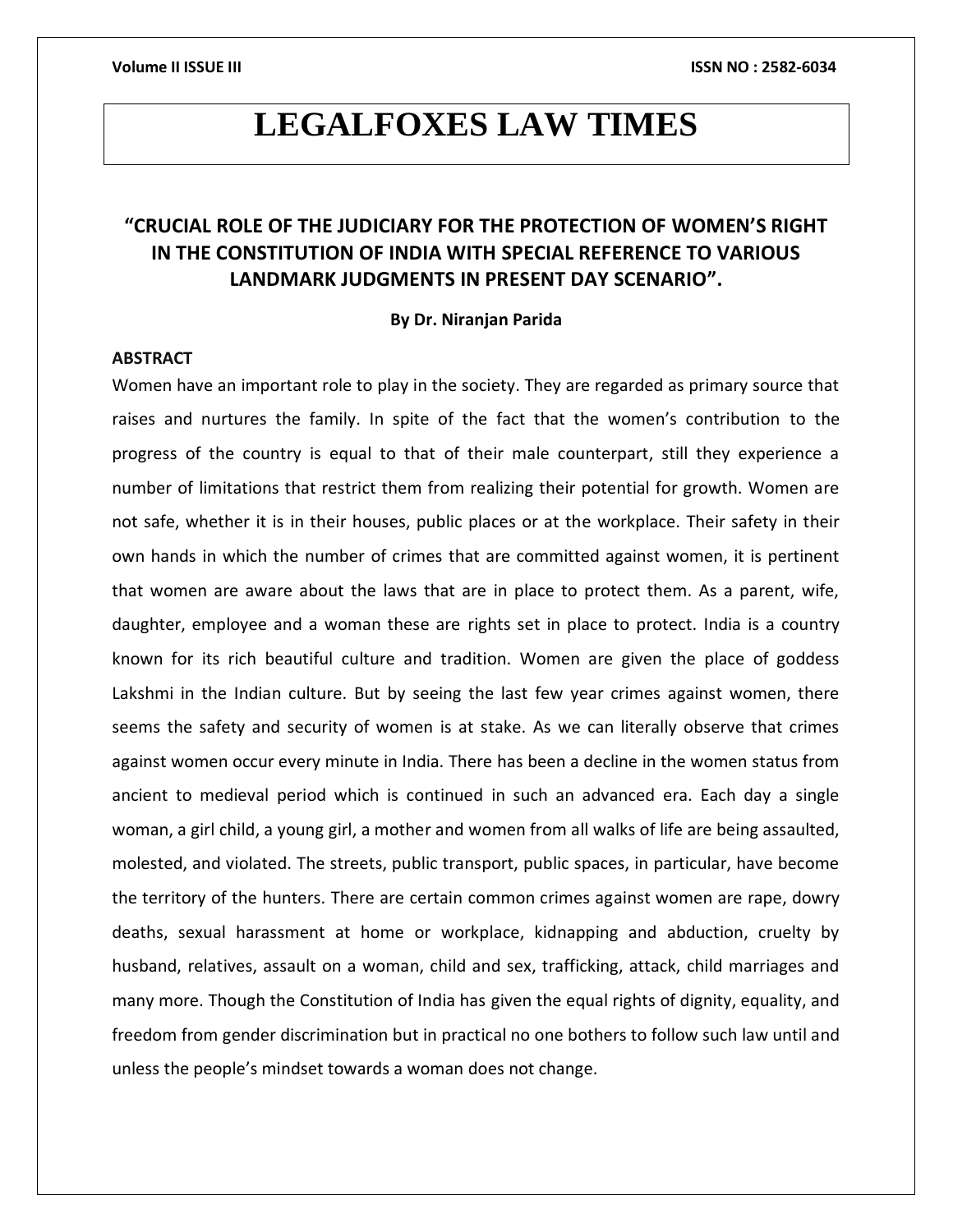**Keywords**-Constitutional Provision, Protective Discrimination, **Immoral Trafficking in Women, Maternity Benefit, Rights of Women against Abuse and Exploitation, Affirmative Action of Women and Empowerment, Domestic Violence, Women Education and Role of Judiciary etc. 1. INTRODUCTION**

Constitution of India has done a magnificent job in ensuring protection of women in the supreme law of the country. It recognizes women as a class by itself and permits enactment of laws and reservations favoring them. Several articles in our Constitution make express provision for affirmative action in favor of women. It prohibits all types of discrimination against women for securing equal opportunity to women in all walks of life, including education, employment and participation. The commitment to protection of women is well entrenched at the highest policy making level in the Constitution of India which prohibits **[discrimination](https://buddymantra.com/discrimination-indian-plague/)** based on sex but it equally directs and empowers the government to undertake special measures for women. Though the position of women has developed in the last seven decades, however still they are struggling to maintain their freedom and dignity. Presently Indian women are suffering from the toughest time physically and mentally, mainly due to unawareness and lack of information on legal and constitutional woman rights in India. The Constitution provides many protection women rights such as Protective discrimination in favour of women, [Rights of women](https://www.nrilegalservices.com/indian-women-right-to-property/) against exploitation, Rights of women under directives, Right to freedom of women and political representations of women. The Constitution of India not only allows equality to women but also empowers the State to use measures of positive discrimination in favour of women for neutralizing the cumulative socio-economic, education and political disadvantages faced by them. Fundamental Rights, among others, ensure equality before the law and equal protection of the law; prohibits discrimination against any resident on the grounds of religion, race, caste, sex or place of birth, and ensure equality of opportunity to all citizens in concerns relating to employment. Articles 14, 15, 15(3), 16(2),19-22, 23,24,39(a), 39(d), 39(e), 42, Article 51-A, **Article 243- D (3) and 243-T (3),**(4)of the Constitution are of special importance in this regard. India is one of the few countries in the world with maximum number of laws that protect women and empower them. The Indian Constitution, through the Fundamental Rights, Fundamental Duties and the Directive Principles guarantees equal rights to all citizens. In fact,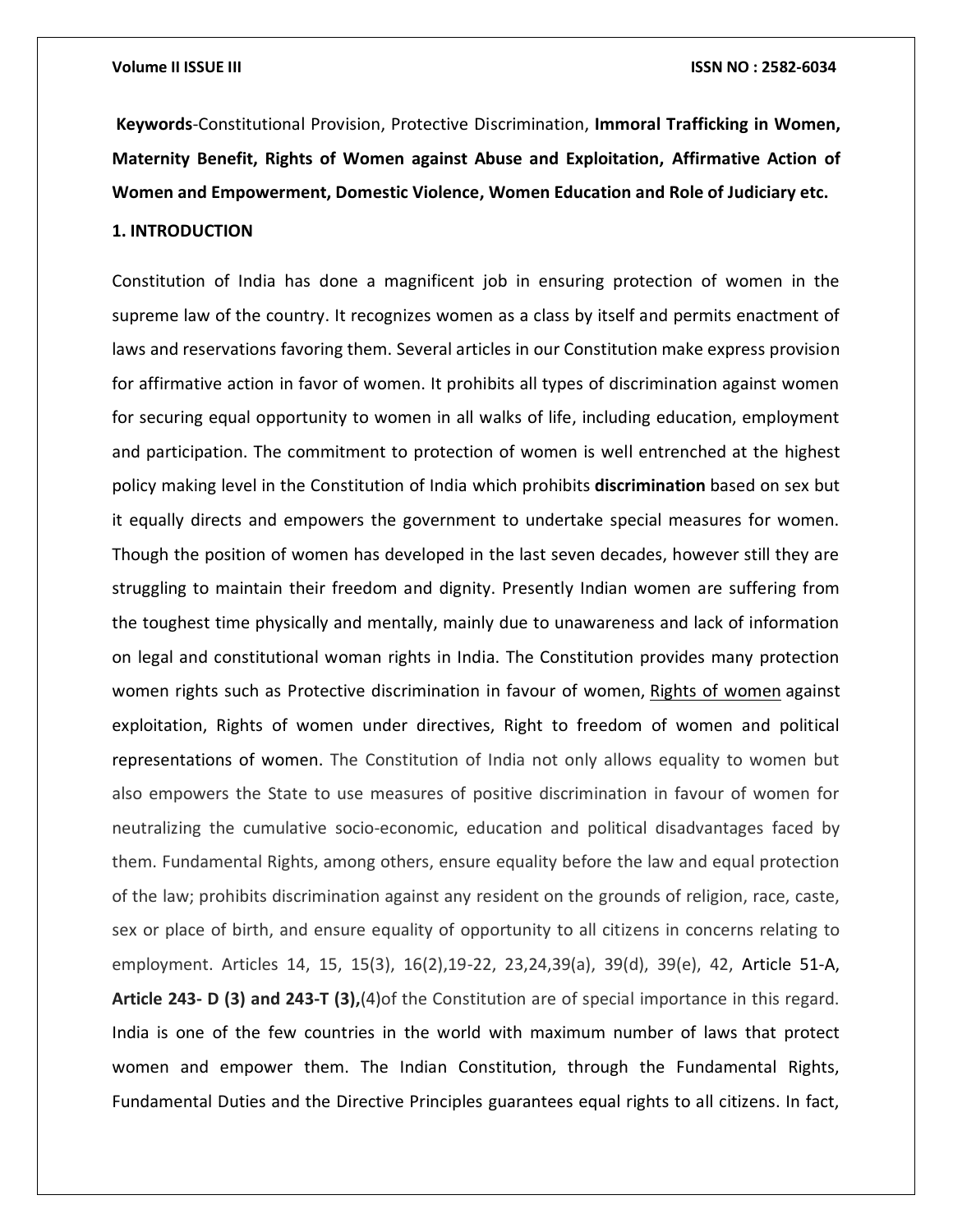there are several provisions in the Constitution that embody the spirit of gender equality and lay the ground for framing policies, mechanisms, safeguards and programmes for protection and, more importantly, empowerment of women in the country.

# **2. OBJECTIVES OF THE RESEARCH**:

- 1. To analyze the legal validity in the Constitution of India for the Provisions of equal status of women with men.
- 2. To study whether the women are enjoying equal status or not after the implementation of the Indian constitution.
- 3. To study the Government Schemes For Protection of Women.
- 4. To identify the basic problems in the Path of Protection of Women
- 5. To assess the Awareness of Protection of Women in India.
- 6. To analyze the Factors influencing the Importance of Education for Protection of Women.
- 7. To study the Role of Indian Constitution for Empowering the Women in India

# **3. HYPOTHETICAL ANALYSIS**

- 1. Women are in vulnerable conditions from ancient society till today.
- 2. The various social reformers are contributing to uplift the social conditions of women.
- 3. Legislation and judiciary systems are playing pivotal role for protection of women
- 4. The main threat of Women are physically (sexually) and mentally harassment in the society.
- 5. To offer useful suggestions in the light of Findings and its Results.

# **4. METHODOLOGICAL RESEARCH:**

This Research is purely descriptive and analytical in nature. In this research an attempt has been taken by the Researcher to analyze the protection of women in Constitution of India. The data used in it is mostly from secondary sources according to the need of this study. The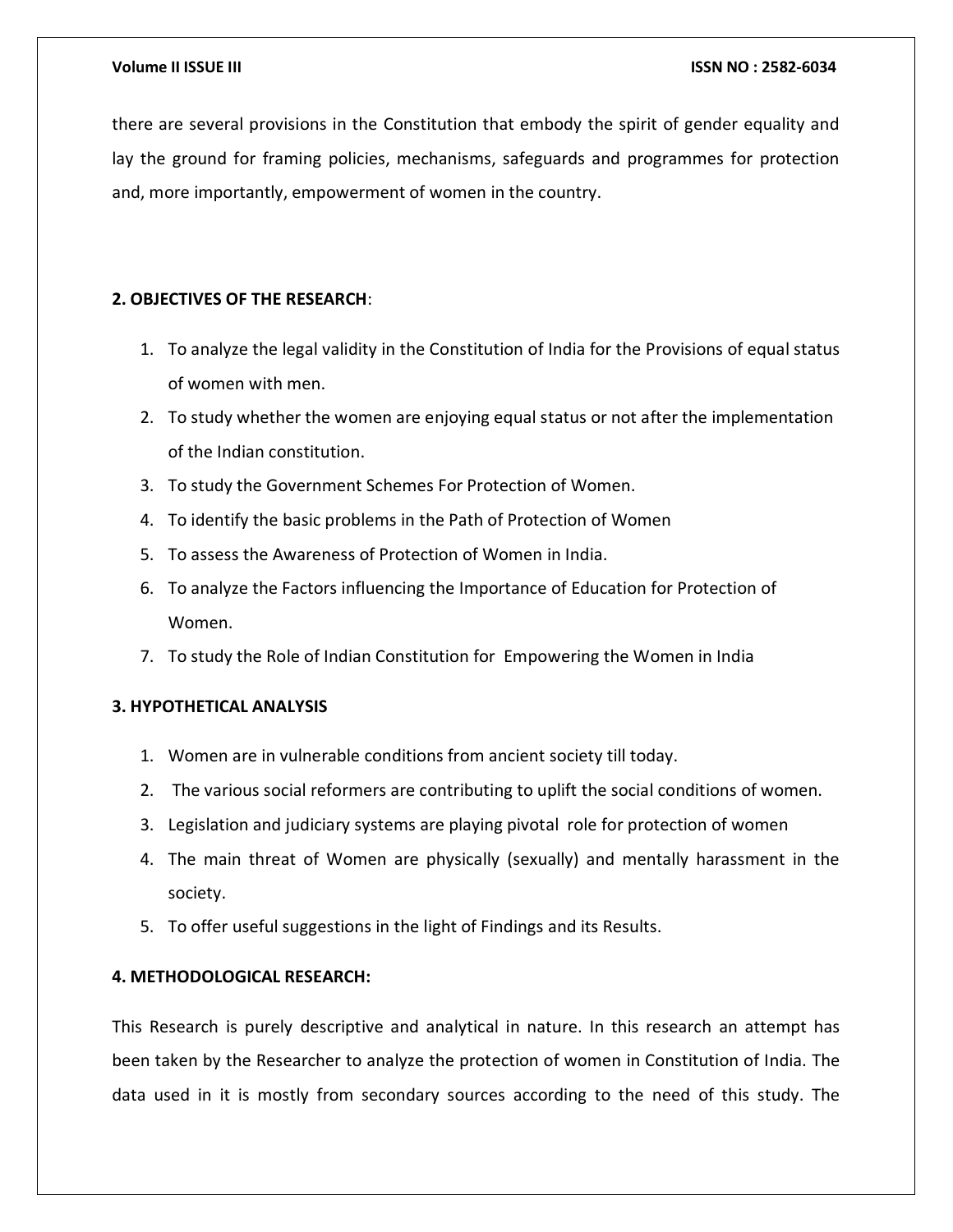methodology adopted for conducting the proposed research is a Doctrinal Research method. Doctrinal Research in law field indicates arranging, ordering and analysis of the legal framework, legal structure and case laws to search out the new things by extensive surveying of legal literature but without any field work for data collection.

# **5. CONSTITUTIONAL PROVISION AND PRIVILEGES PRESCRIBED FOR WOMEN**

The Constitution of India not only grants equality to women but also empowers the State to adopt measures of positive discrimination in favour of women for neutralizing the cumulative socio economic education and political disadvantages faced by them. Fundamental Rights, among others, ensure equality before the law and equal protection of law; prohibits discrimination against any citizen on grounds of religion, race, caste, sex or place of birth, and guarantee equality of opportunity to all citizens in matters relating to employment. Similarly, the constitution provides women with specific safeguards in lieu of their disadvantaged and discriminated position. It also takes into account the possibility of women being subjected to harassment sexually and physically and provides adequate preventive measures for the same. In this sense, the Indian constitution can be seen as a progressive document which identifies as one of its prime objectives the empowerment of women. The Indian Constitution upholds women's rights through right to equality, right to life with dignity and right to freedom from discrimination. In addition, there are several laws that ensure protection of women rights and dignity. Our laws, development policies, Plans and programmes have aimed at women's advancement in different spheres. India has also ratified various international conventions and human rights instruments committing to secure equal rights of women. Key among them is the ratification of the Convention on Elimination of All Forms of Discrimination against Women (CEDAW) in 1993.

# 6. PROTECTIVE DISCRIMINATION AGAINST WOMEN IN THE CONSTITUTION.

**Article 14** ensures that the state shall not deny to any person equality before law. This is a very important provision which provides equal legal protection to women against any women based on [crime.](https://buddymantra.com/the-hate-crime/) **Article 15 (1)** prohibits discrimination against any citizen based on religion, race, caste, sex or place of birth. Historically women in India were denied an equal status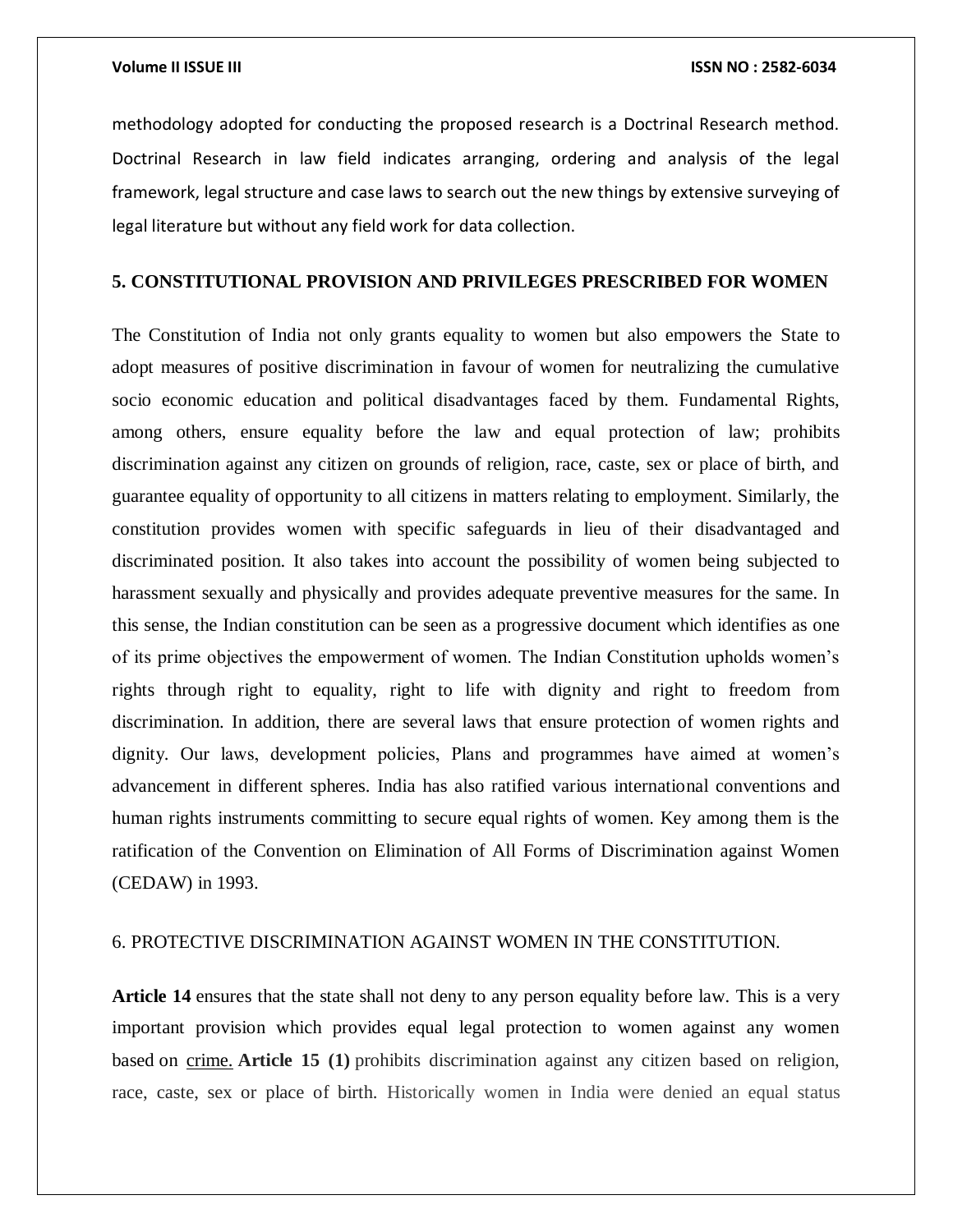compared to their male counterparts. The Article ensures that women are treated equally with full political and civil rights as that of men in all aspect of the civil-political and social life. **The state is empowered to make any special provisions for women. (Article 15(3)** by this article, the constitution urges the state to take affirmative action or positive discrimination to further the cause of women. Thus the government is empowered to provide reservations for women when and where it is deemed necessary. **No citizen shall be discriminated against or be ineligible for any employment of office under the state on the ground of sex. (Article 16 (2) which** prohibits discrimination against women while making appointments to government posts and offices.

# 7. RIGHT TO FREEDOM OF WOMEN FOR PROTECTION IN THE CONSTITUTION.

Articles 19 to 22 of The Constitution of India provide a detailed scheme of Right to [Freedom.](https://buddymantra.com/finding-freedom/) **Article 19 (1)** guarantees 6 freedoms (speech and expression, assembly, association or unions, movements, residence, profession and occupation) for citizens with reasonable restrictions and **Article 21** provides for Right to life and personal liberty of each and every person in India which includes Right to live with human dignity, right to livelihood, right to work, right to privacy, right against sexual harassment etc.

## **8. RIGHTS OF WOMEN AGAINST EXPLOITATION IN THE CONSTITUTION.**

Right against exploitation is recognized under Article 23 and 24 of the Constitution of India**. Article 23** prohibit**s** "traffic in human beings and beggar and other similar forms of labour". The expression "traffic in human beings is evidently a very wide expression including the prohibition of traffic in women for immoral or other purposes. Also **the Suppression of Immoral Traffic in Women and Girls Act, 1956** has been enacted with the object of inhibiting or abolishing the immoral **[trafficking](https://buddymantra.com/the-hate-crime/)** of women and girls.

## 9. RIGHTS OF WOMEN UNDER DIRECTIVES AND FUNDAMENTAL DUTIES.

Under **Directive principles of State policy** various rights of women have been implemented through legislations. The Directive **under** Article 39(a) and (e) ensure women equal economic opportunities and prohibits discrimination in the pay front and holds the state responsible to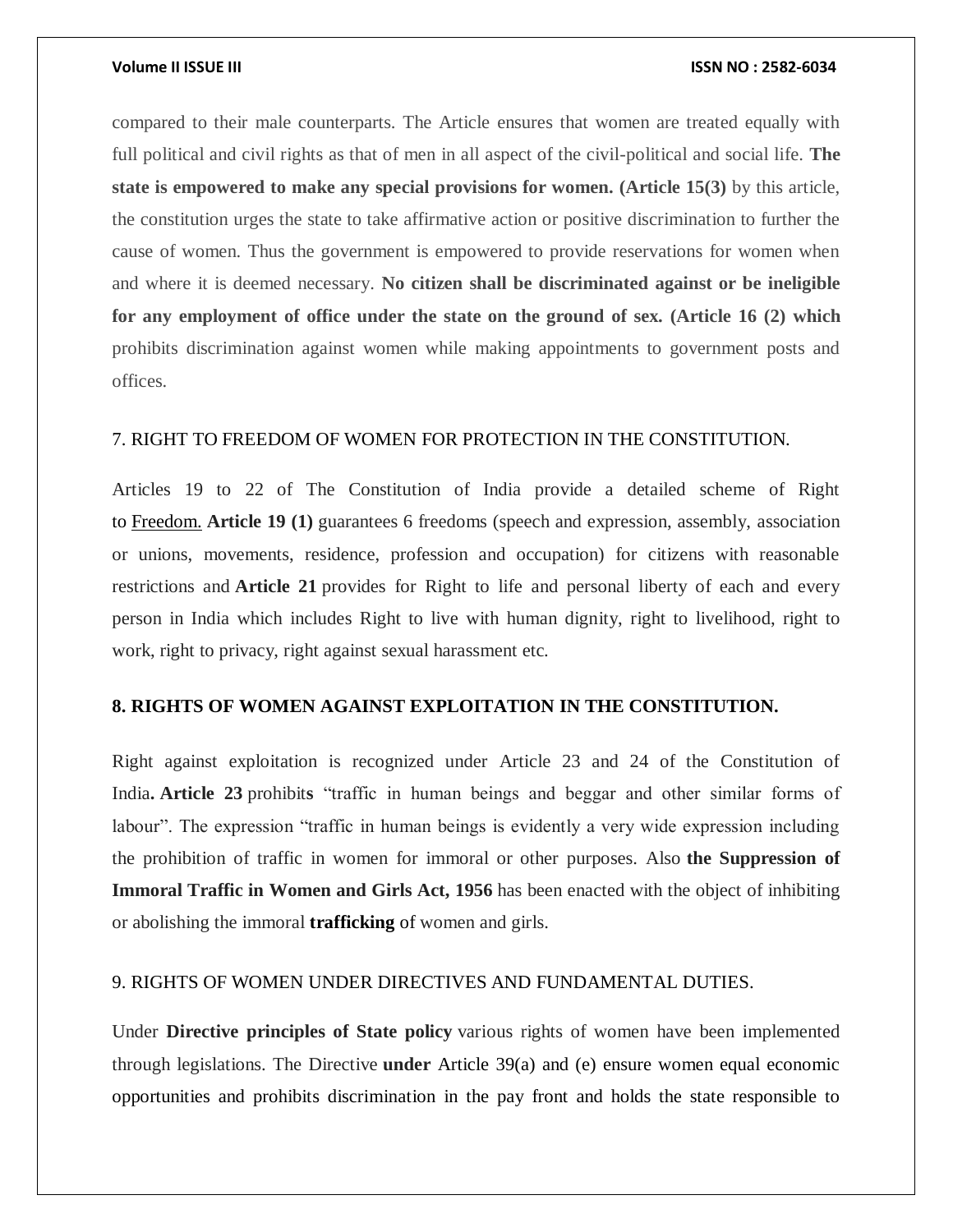ensure that both men and women have access to adequate livelihood and **Article 39(d)** ensures that there is **[equal pay for equal work](https://buddymantra.com/r-rehmans-contemporary-work/)** for both men and women. **Article 42** of the Constitution provides that the state shall make provision for securing just and humane conditions for work and maternity relief and for this purpose **the Maternity Benefit Act, 1961** was enacted. 2017 amendment to the Maternity Benefit Act, 1961. Article 51-A (e) provides that it shall be the duty of every citizen of India to renounce practices derogatory to the dignity of women.

# 10. AFFIRMATIVE ACTION FOR THE EMPOWERMENT OF WOMEN IN THE CONSTITUTION AND ITS RELEVANCE.

The constitution as its framers had envisaged it to be instruments of social transformation also give forth measures and institutional mechanisms to ensure equal participation of women in governance and political decision–making. To realize the Directive the 73rd and 74th Constitutional Amendments had sought to ensure a certain proportion of women as chair persons of panchayats. According to **Article 243- D (3) and 243-T (3),** not less than one third of the total number of seats to be filled by Directive election in every **[Panchayat/Municipality](https://buddymantra.com/cursed-village-kuldhara/)** shall be reserved for women (including SCs AND STs). **Similarly, the offices of chairpersons shall be reserved for women in such manner as the state legislature may provide. (Article 243-T (4)).** This opportunity of being a part of local level arbitration process has improved the social conditions of women in village areas.

## **11. WOMEN EDUCATION IN DEVELOPMENTAL PERSPECTIVES & CHALLENGES**

Starting from early medieval time up until the modern period till the advent of the British colonial reforms women folk were not allowed to have the education and most of them lacked even basic literacy. Similarly, the status of married women was not one in line with the principles of a civilized society as they were considered as the property of their husbands who exercised unjustifiable and total control over their life. Most women didn't hold any property and had zero right to inheritance. While the country has grown from leaps and bounds since independence where education is concerned. The gap between women and men is severe. While 82.14% of adult men are educated, only 65.46% of adult women are known to be literate in India. The gender bias is in higher education, specialized professional trainings which hit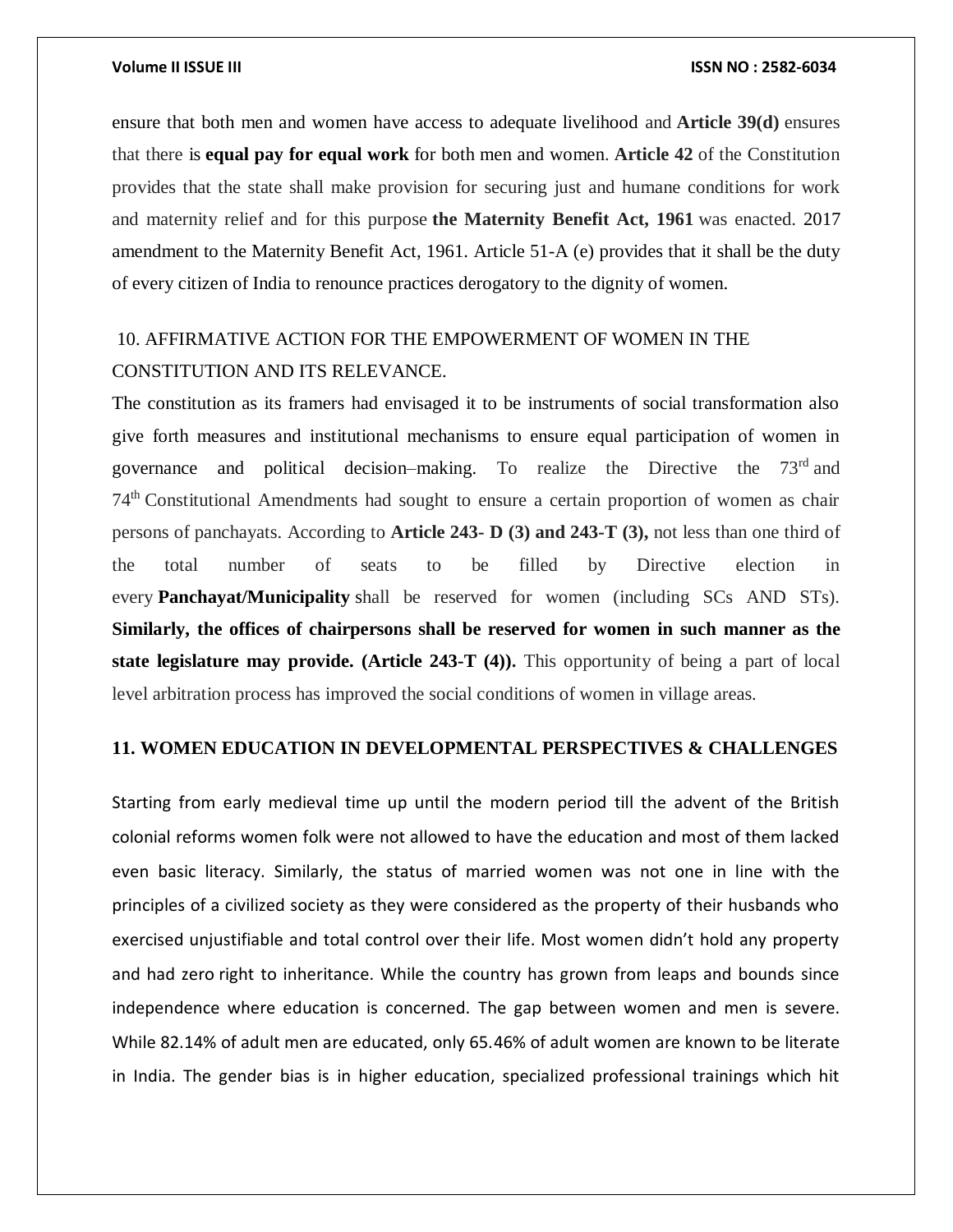## **Volume II ISSUE III III ISSUE III ISSN NO : 2582-6034**

women very hard in employment and attaining top leadership in any field. Women play an imperative role in making a nation progressive and guide it towards development. Women education in India has been a need of the hour, as education is a foundation stone for the empowerment of woman .To encourage the education of women at all levels and for dilution of gender bias in providing knowledge and education, established schools, colleges and universities even exclusively for women in the state. The education develops the idea of participation in government, panchayats, public matters etc for elimination of gender discrimination. g policies will be achieved, with a special focus on girls and women, particularly those belonging to weaker sections including the Scheduled Castes/Scheduled Tribes/Other Backward Classes/Minorities. Gender sensitive curricula would be developed at all levels of educational system in order to address sex stereotyping as one of the causes of gender discrimination. The concept of women education right is of utmost important. To make democracy so as to universalize education in India the framer of Indian Constitution under Article 45, incorporate the provisions directing the State to provide, within a period of ten years from the commencement of this constitution, for free and compulsory education for all children until they complete the age of 14 years as one of the most important Constitutional commitment. But we can say that not much serious attention have been paid by the government to fulfill this Constitutional commitment as even after the 70 years of the commitment of the Constitution almost 35 percent of the people of India are still not able to characterize themselves even as mere literate forgetting the concept of higher and quality education. Considering slow and unfasten programme of legislature and executive body toward the fulfillment of the Constitutional duty various judicial steps were taken by Indian judiciary. Supreme Court gave the education right the status of fundamental right in landmark judgment in Mohini Jain VS. State of Karnataka (Popularly known s capitation fee case) and in Unnikrishnan VS. State of Andhra Pradesh. Now the position has been changed by the Constitution (Eighty-six Amendment), Act 2002. From the provisions as Directive Principle under part IV of the Constitution, education right of children from 6-14 years got the standard of Fundamental Rights incorporating Article 21-A under part III of Indian Constitution. Finally, with hopes to every effort by every citizens of India to contribute to the best of one's ability to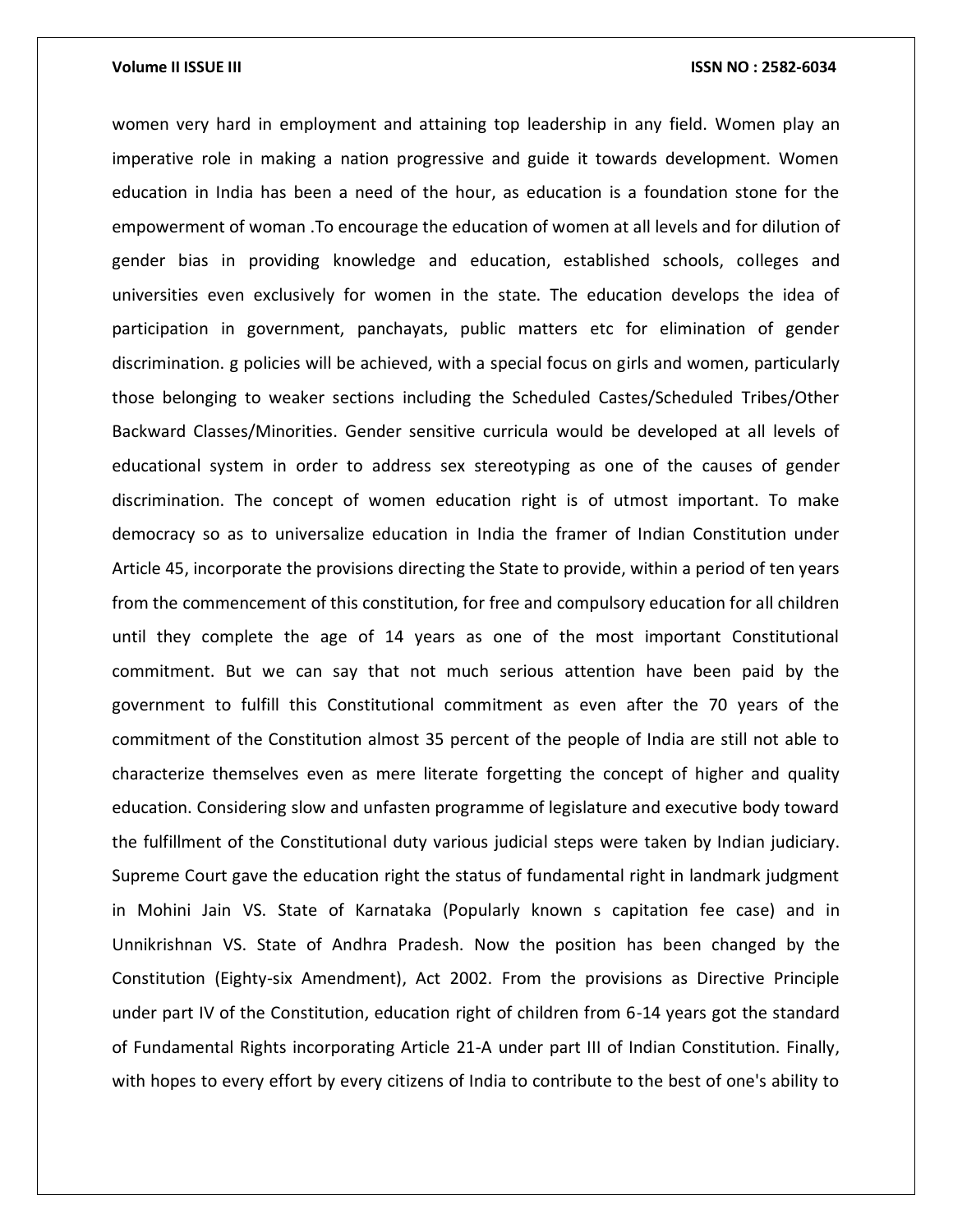make India illiteracy free country for total adult literacy is 100 per cent for women, it is women's education and development urgently necessary.

# **12. LEGAL RIGHTS AND PROVISION OF WOMEN ENSHRINED UNDER VARIOUS INDIAN LEGISLATIONS:**

To uphold the Constitutional mandate, our Supreme legislature has enacted various legislative measures intended to ensure equal rights, to counter social discrimination and various forms of violence and atrocities and to provide support services especially to working women.

**(1) The Crimes Identified Under the Indian Penal Code (IPC)** (i) Rape (Sec. 376 IPC) (ii) Kidnapping & Abduction for different purposes ( Sec. 363-373) (iii) Homicide for Dowry, Dowry Deaths or their attempts (Sec. 302/304-B IPC) (iv) Torture, both mental and physical (Sec. 498-A IPC) (v) Molestation (Sec. 354 IPC) (vi) Sexual Harassment (Sec. 509 IPC) (vii) Importation of girls (up to 21 years of age)

# **(2)** Government efforts for Empowerment of Women **and the Crimes Identified Under the Special Laws**

Although all laws are not gender specific, the provisions of law affecting women significantly have been reviewed periodically and amendments carried out to keep pace with the emerging requirements. Some acts which have special provisions to safeguard women and their interests are:(i) The Employees State Insurance Act, 1948 and Minimum Wages Act, 1948 (ii) The Plantation Labour Act, 1951 (iii) The Family Courts Act, 1954 (iv) The Special Marriage Act, 1954 (v) The Hindu Marriage Act, 1955 (vi) The Hindu Succession Act, 1956 with amendment in 2005 (vii) Immoral Traffic (Prevention) Act, 1956 Amended in 1986. In 2006, the Ministry of Women and Child Development proposed an amendment bill i.e. the Immoral Traffic (Prevention) Amendment Bill, 2006 that has yet to be passed (viii) The Maternity Benefit Act, 1961 (Amended in 1995 and 2017) (ix) Dowry Prohibition Act, 1961 (x) The Medical Termination of Pregnancy Act, 1971 (xi) The Contract Labour (Regulation and Abolition) Act, 1976 (xii) The Equal Remuneration Act, 1976 (xiii) The Prohibition of Child Marriage Act, 2006 (xiv) The Criminal Law (Amendment) Act, 1983 (xv) The Factories (Amendment) Act, 1986 (xvi) Indecent Representation of Women (Prohibition) Act, 1986 (xvii) Commission of Sati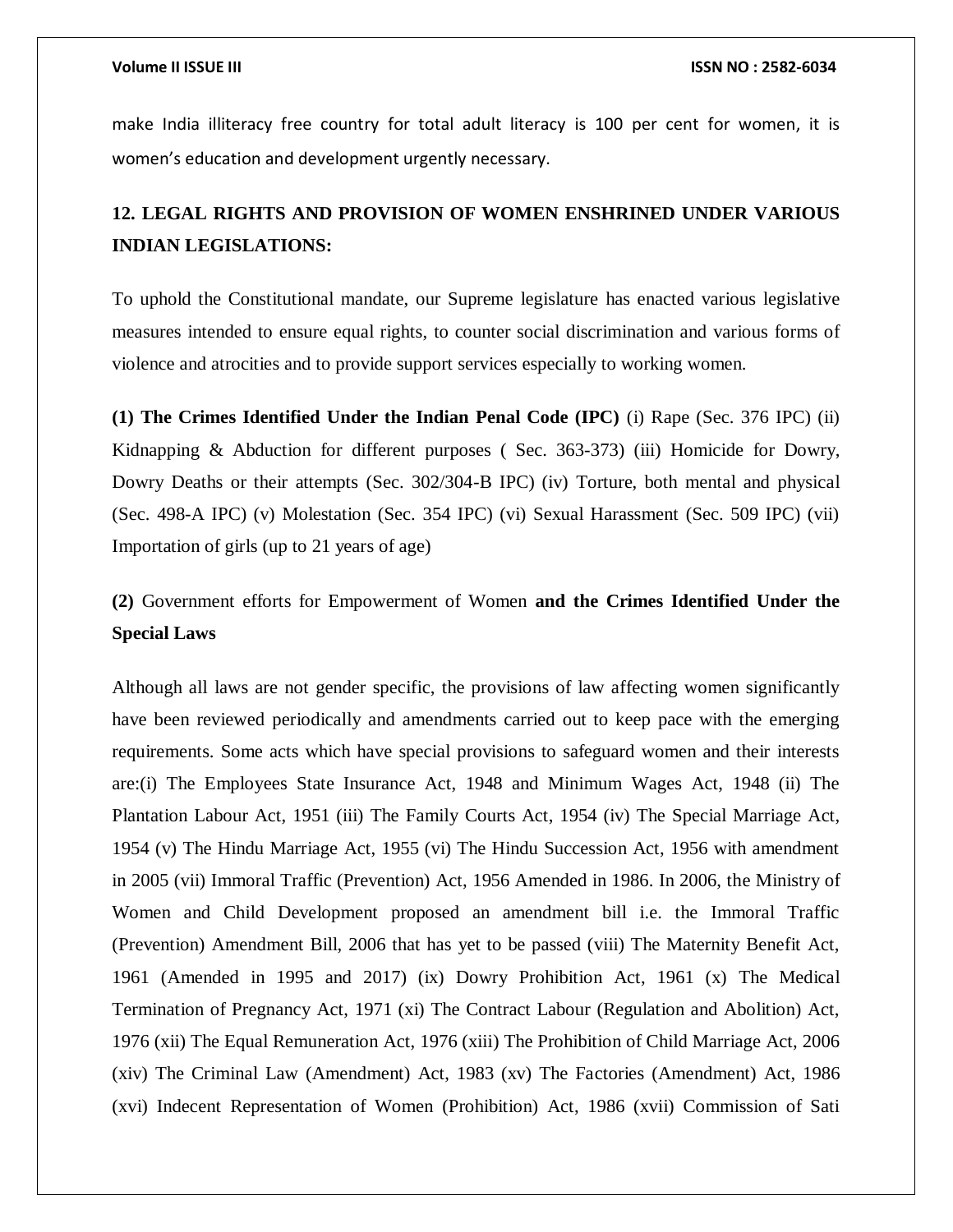(Prevention) Act, 1987 (xviii) The Protection of Women from Domestic Violence Act, 2005.(xix) Muslim Women (Protection of Rights on Divorce) Act (1986) protects the rights of Muslim women who have been divorced by or have obtained divorce from their husbands The government introduced the Muslim Women (Protection of Rights on Marriage)Act,2019:(xxii) 'The Sexual Harassment of Women at Workplace (Prevention, Prohibition and Redressal) Act, 2013', provides protection to women from sexual harassment at all workplaces both in public and private sector, whether organised or unorganized. Criminal Law (Amendment), Act 2013 was enacted for effective legal deterrence against sexual offences. Further, 'The Criminal Law (Amendment) Act, 2018' have also been enacted making the punishment for offences like rape more stringent by including death penalty for rape

# **3. Special Initiatives for Women in Present Day Context-**

- **1.** National Commission for Women: In January 1992, the Government set-up this statutory body with a specific mandate to study and monitor all matters relating to the constitutional and legal safeguards provided for women, review the existing legislation to suggest amendments wherever necessary, etc.
- **2.** Reservation for Women in Local Self -Government: The 73rd Constitutional Amendment Acts passed in 1992 by Parliament ensure one-third of the total seats for women in all elected offices in local bodies whether in rural areas or urban areas.
- **3.** The National Plan of Action for the Girl Child (1991-2000) : The plan of Action is to ensure survival, protection and development of the girl child with the ultimate objective of building up a better future for the girl child.
- **4.** National Policy for the Empowerment of Women, 2001: The Department of Women & Child Development in the Ministry of Human Resource Development has prepared a "National Policy for the Empowerment of Women" in the year 2001. The goal of this policy is to bring about the advancement, development and empowerment of women
- **5.** Beti Bachao, Beti Padhao, meant for uplifting women in the sphere of women's education.
- **6.** Sukanya Samriddhi Account, meant to help families' save for their daughters.
- **7.** One Stop Center scheme meant to offer easy access for women suffering from domestic abuse or violence, and needing support.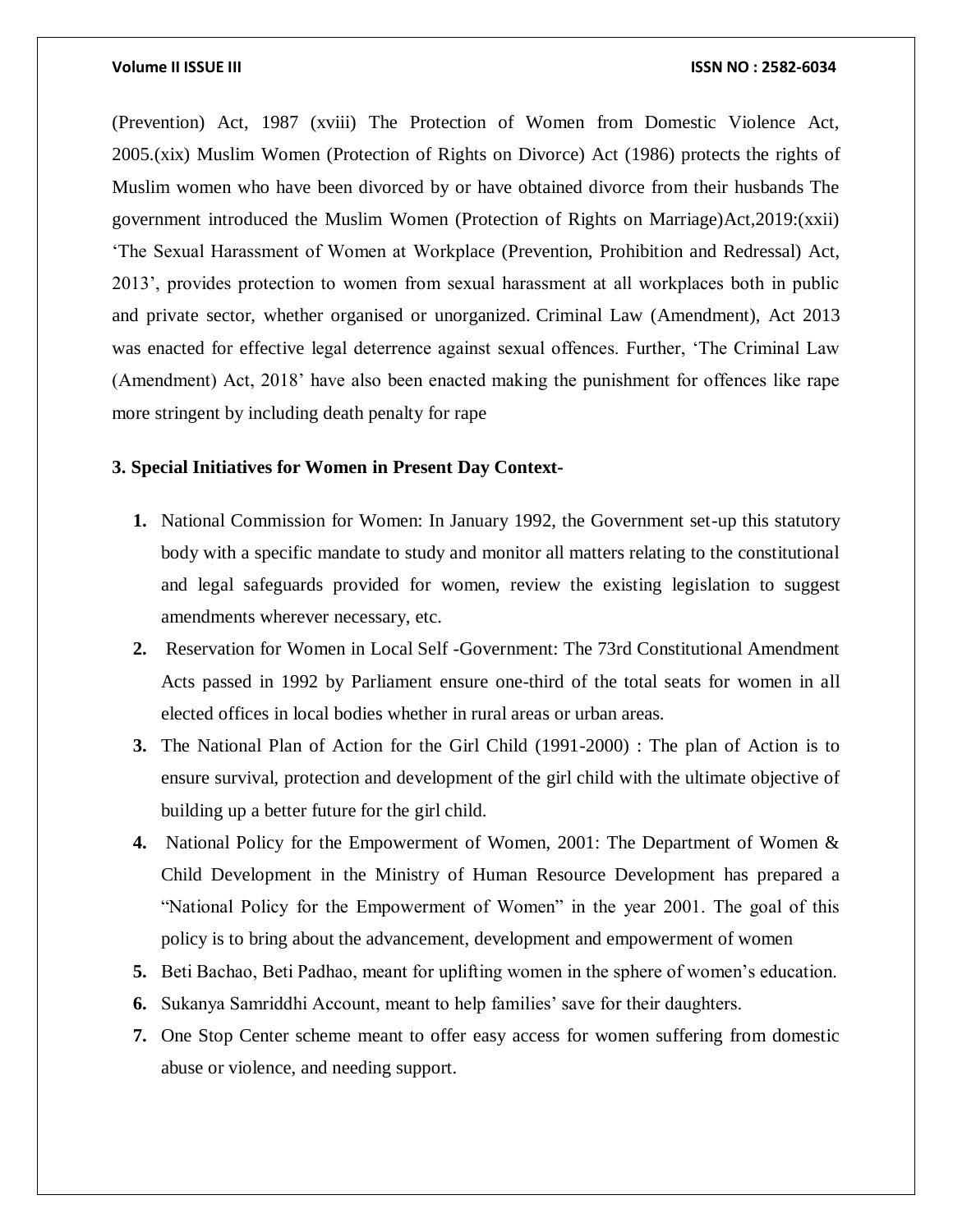- **8.** Pradhan Mantri Ujjwala Yojana meant to offer free LPG connections to women living below poverty line
- **9.** Mahila Haat meant to support women entrepreneurs and women self help groups
- **10.** Maternity Benefit Scheme meant for pregnant women and lactating mothers
- **11.** Women's Helpline 1091 meant to provide emergency assistance to women in trouble, especially those facing violence of any kind.
- **12.** The Pradhan Mantri Matru Vandana Yojana (PMMVY)
- **13.** Mahila Shakti Kendra scheme empowers rural women through community participation through involvement of Student Volunteers. These are just some main programs for women introduced by the government and are well-intentioned, although the actual results would be seen based on the mode and efficiency of implementation.

# **13. ROLE OF THE JUDICIARY FOR THE PROTECTION OF WOMEN IN THE CONSTITUTION.**

Women are considered as weaker section in our society which has resulted in the backwardness of women in every sphere. Women remains oppressed ones and are often denied basic human rights. They are subjected to violence in society whether it is within four walls of the house or at workplace. Judiciary plays pertinent role to protect the women rights. Judiciary is sensitive about gender justice right from its inception. "Despite the provision of right to equality enshrined under Article 14 of the Constitution, they are subjected to discrimination. Gender is considered to be the most important factor as for as Indian labour market is concerned. Discrimination against women laborer in terms of wage payments is a very common phenomenon in India. Wages earned by women are generally lesser than their male counterparts.<sup>1</sup> However; Article 39 of the Constitution guarantees the principle of equal pay for equal work for both men and women. Despite the guarantees of equal rights to women still they are not equally treated with men. It is well established that Article 21 provides that no person shall be deprived of his life or liberty except in accordance with the procedure established by law which ought to be 'reasonable, fair and just<sup>'2.</sup>The Constitutional obligation upon State to undertake the protection of rights of individuals under Article 21 is inclusive of the duty to ensure there is a speedy trial of cases. Hussainara Khatoon & Ors Vs. Home Secretary, State of Bihar<sup>3</sup>. The Court recommends to the State and the Central Government, a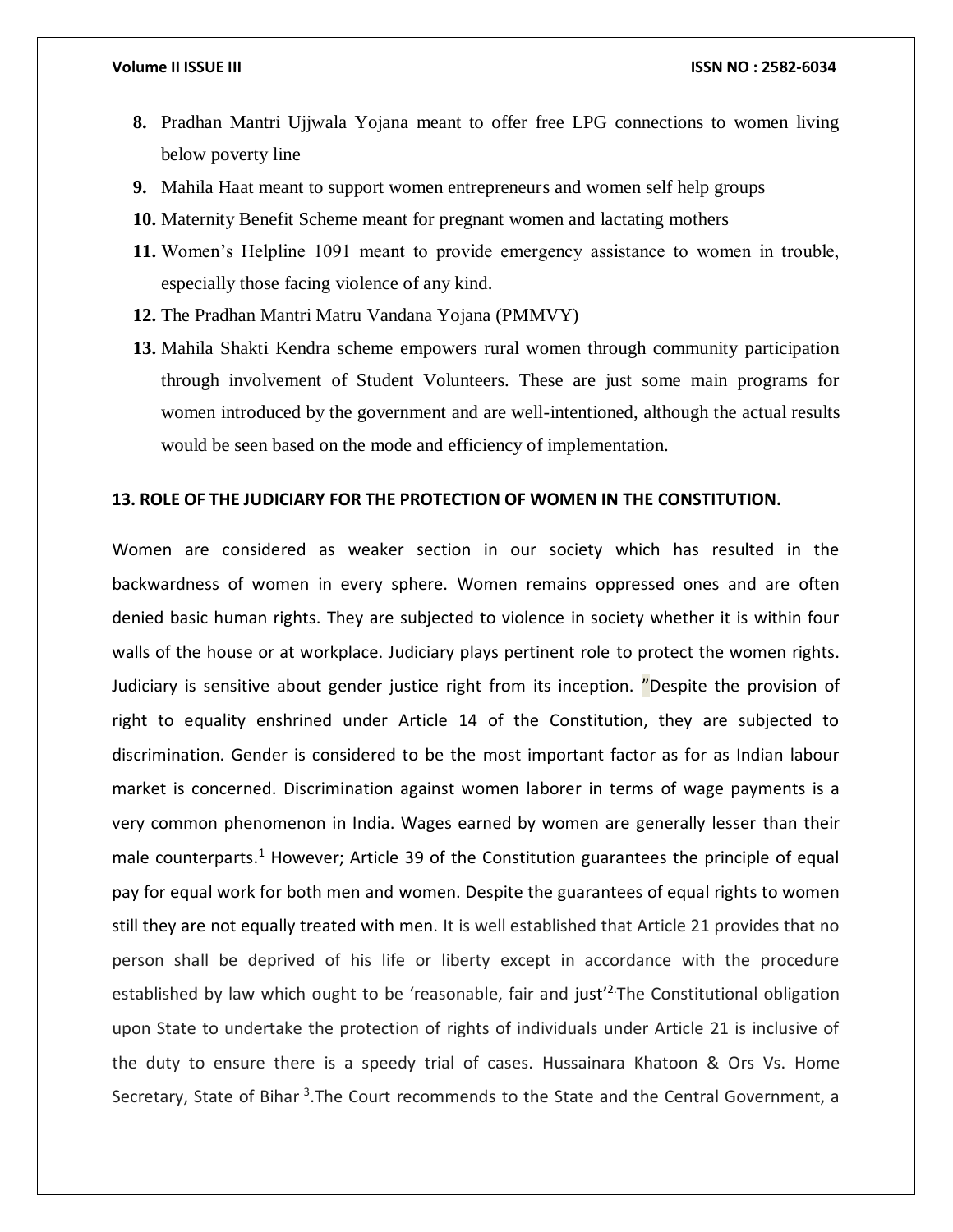comprehensive legal service program which is mandated not only by [Article 14w](about:blank)hich guarantees equal justice and [Article 21](about:blank) which confers the right to life and liberty, but also embodied in the constitutional directive embodied in [Article 39A.](about:blank) Similarly Court in Sheela Barse v. State of Maharashtra<sup>4</sup> dealt with an issue of mistreatment of women in police station and court laid down various guidelines for the protection of rights of women in custodial/correctional institutions.

- 2. [Maneka Gandhi v. Union of India](about:blank)*, AIR 1978 SC 597.*
- 3. AIR, 1369, 1979, SCR (3) 532
- 4. AIR 1983 SC 378.

\_\_\_\_\_\_\_\_\_\_\_\_\_\_\_\_\_\_\_\_\_\_

There are land mark judgements to protect the rights of women and reinstate the gender justice in society. In Air India v. Nargesh Meerza<sup>5</sup>the Apex Court has held that women shall not be denied merely on the ground that she is women, it amount to violation of article 14 of the Constitution. In this case air hostesses of Indian Airlines and Air India have challenged the service rules which State that "Air hostesses shall not marry for the first four years of their joining. They will lose their jobs if they become pregnant. They shall retire at the age of 35 years unless managing director extends the term by ten years at his discretion." The court further held that not allowing having children is insult of womanhood. In C.B. Muthamma, IFS v. Union of India <sup>6</sup>.A writ petition was filed by Ms. Muthamma, a senior member of Indian Foreign Service, complained that she had been denied promotion to Grade I illegally and unconstitutionally. She pointed out that certain rules of Civil Service are against women and also challenged the Indian Foreign Service Rules 1961. Rule 8(2) stipulated that a woman would have to take the permission of the Government in writing before her marriage is solemnized, and she may be required to resign if at any time the Government felt that her marriage and domestic commitments were likely to come in the way of discharge of her duties. Rule 18(4) laid down that no married women had the right to be appointed to the service. The Court in the instant case recognized the need to bridge the gap between the Constitutional prohibition on

<sup>1.</sup> Shayan Javeed and Anupam Manuhaar, "Women and Wage Discrimination in India: A Critical Analysis March 19 – 2013" 2 IJHSSI 7(2013)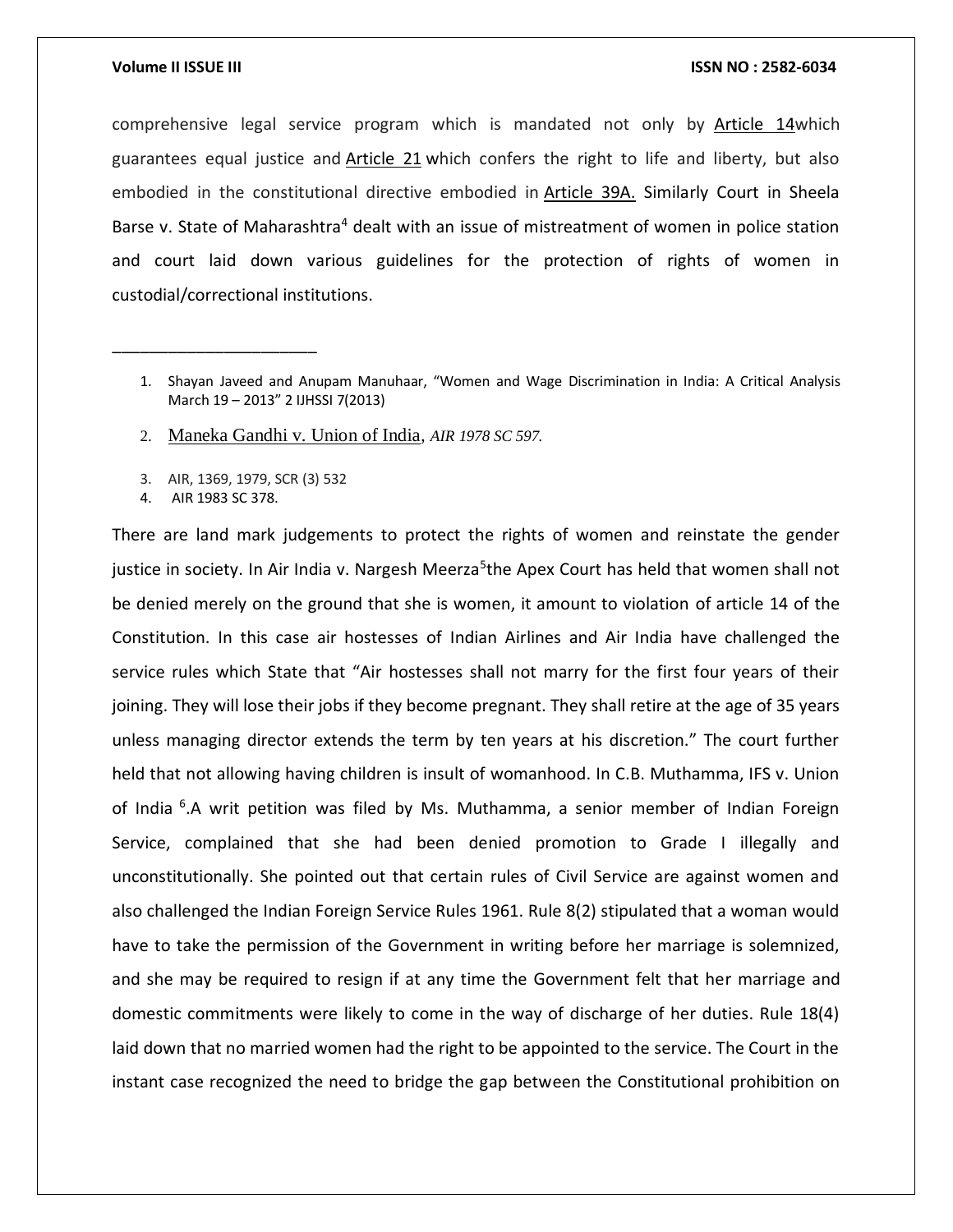sex discrimination in Article 16 and the actual law in practice. In Mohd. Ahmad Khan v. Shah Bano Begum, <sup>7</sup> the Supreme Court held that under section 125 of Code of Criminal Procedure a wife who is not maintained by the husband is entitled to approach the court for maintenance. In this case the Supreme Court observed that it is liability of Muslim husband to maintain his wife beyond "Iddat' period, who is not able to maintain herself. The Court further held that under section 125 of Code of Criminal Procedure, 1973 which impose such obligation on all husbands in secular character and is applicable to all religion. In Zohra Khatoon v. Mhd. Ibrahim, <sup>8</sup> it was held a Muslim wife whose marriage stands dissolved under the provisions of the dissolution of Muslim Marriage Act, 1939, is entitled to maintenance and she is a wife within the meaning of Section 125 (1), Cr. P.C.

5. AIR 1981 SC 182.

\_\_\_\_\_\_\_\_\_\_\_\_\_\_\_\_\_\_\_\_

- 6. 8. AIR 1979 SC 1868
- 7. 9 AIR 1985 SC 945.
- 8. 10 (1986) 1 SCC 398, AIR 1986 SC 587.

Supreme Court has played remarkable role in protection of women's right such as in case of Associate Banks officers Association v. State Bank of India, <sup>9</sup> Supreme Court protected the rights of women workers and held that women workers are in no way inferior to their male counterparts and hence there should be no discrimination on the ground of sex against women. equal pay for equal work has been a slogan of women's sex based discrimination in the pay scales of men and women doing same or equal work in the same organization. It is meant to prevent discrimination on the ground of sex, against women in the matter of employment. In Punjab National Bank by Chairman and others v. Atamija Das<sup>10</sup>it was held that a woman can avail leave for the period of six weeks from the day immediately following the day of her delivery, miscarriage or medical termination of pregnancy. In State of Madhya Pradesh v. Pramod Bhartiya<sup>11</sup>Supreme Court held that under Article 39, the State shall direct its policy towards securing equal pay for equal work for both men and women. Article 21 i.e. protection of life and personal liberty was invoked for the dignified life for the prostitutes by Supreme Court in case of State of Maharashtra v. Madhukar Narayan Mandlikar<sup>12</sup> held that even a woman of easy virtue is entitled to privacy and no one can evade her privacy. In Bodhi Satwa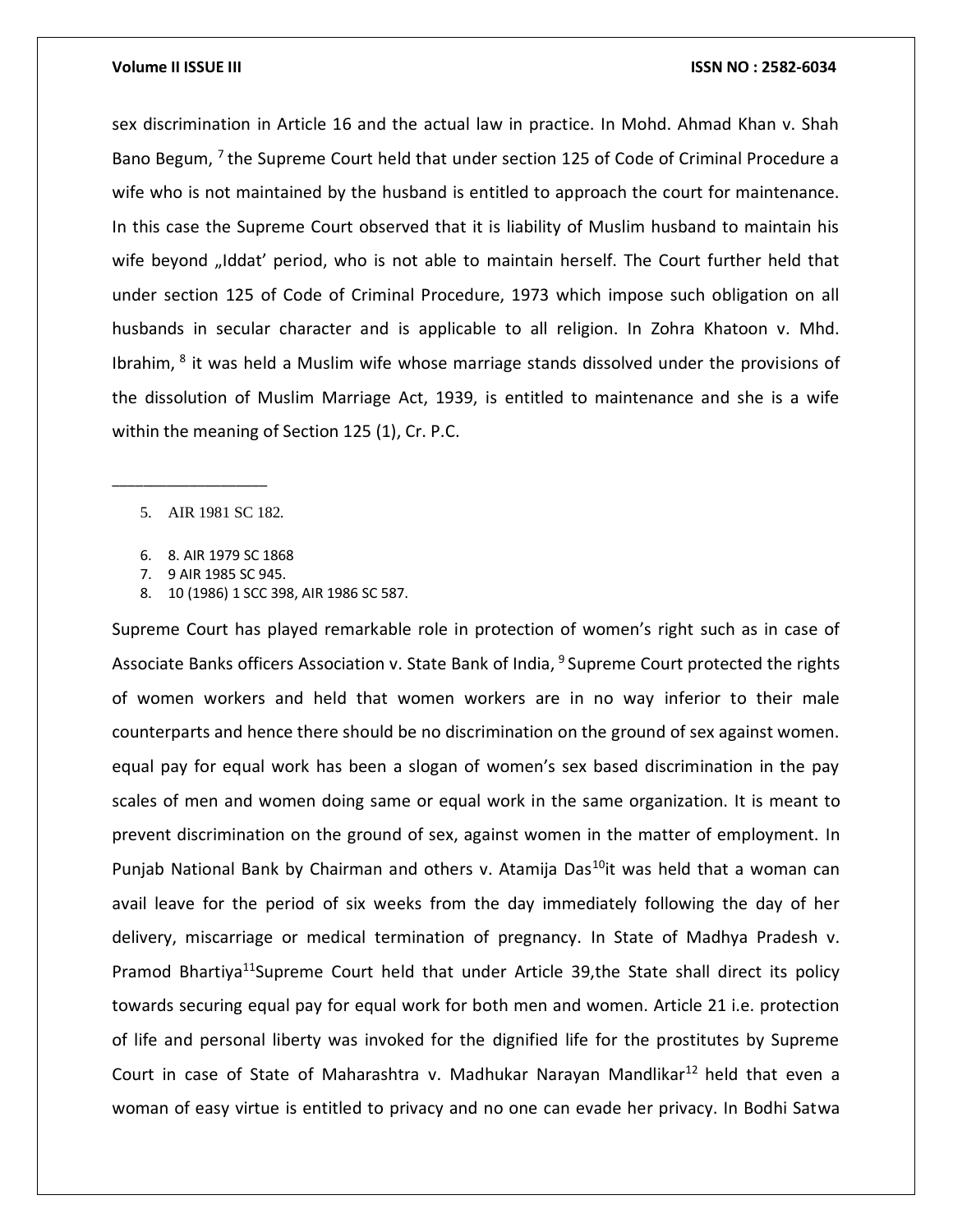Gautam v. Subra Chakarborty<sup>13</sup>Supreme Court has held that rape is a crime against basic human rights. Supreme Court laid down guidelines for protection of women against sexual harassment at work place in case of Vishaka v. State of Rajasthan<sup>14</sup> and reiterated the same in Medha Kotwal Lele v. Union of India.<sup>15</sup> Guidelines for ensuring the safe work environment for women were given and made it mandatory for employer to take responsibility in cases of sexual harassment at work. Therefore, Judiciary is playing a crucial role in the protection of the women's rights from time and again by expanding the scope of the rights to life with dignity and recognizing new rights with the need of time.

9 AIR 1998 SC 32.1998 (1) SCC 429.

10 2008 III LLJ 58(SC).

11 AIR 1993 SC 286.

12 AIR 1991 SC 207.

13 AIR 1996 SC 922.

14 1997(6) SCC 241.

15 2013(1) SCC 297.

# **14. LANDMARK JUDGMENTS AND JUDICIAL PROTECTION FOR WOMEN'S RIGHTS IN PRESENT SCENARIO.**

Indian judiciary has played a crucial role in framing and interpreting laws that uphold women`s rights and dignity in India, resulting in several landmark judgments,

# **A. The Sexual Harassment of Women at Workplace Act, 2013**

The Sexual Harassment of Women at Workplace (Prevention, Prohibition and Redressal) Act, 2013 — an extremely important law to protect millions of Indian women who step out of their households to earn a living for their families. In 2013, India adopted its first legislation specifically addressing the issue of workplace sexual harassment; the Sexual Harassment of Women at Workplace (Prevention, Prohibition and Redressal) Act, 2013. The POSH (Act 2013) had been enacted with the objective of preventing and protecting women against workplace sexual harassment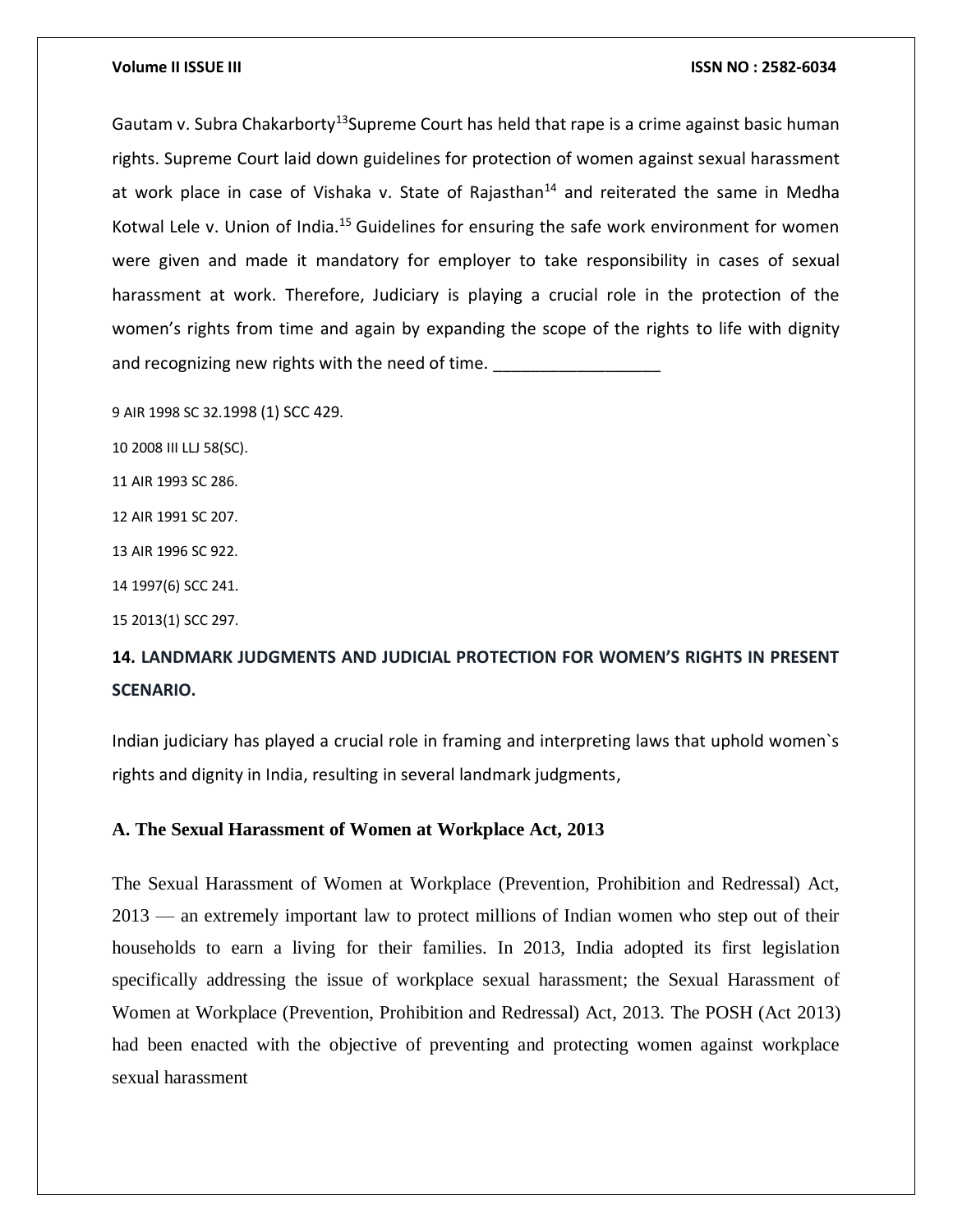# **B. A landmark judgment on acid attacks**

Another landmark case, Laxmi v/s Union Of India (2006) where an acid attack victim, Laxmi filed a Public Interest Litigation (PIL) in the Supreme Court praying for the betterment of the acid attack survivors, adequate compensation to the victim and measures to regulate the sale of acid. In 2013, the Supreme Court taking cognisance of the rise in cases of acid attacks on women imposed strict regulations on the sale of acid, including ban on sale of acid over the counter and ban on sale of acid to a person below 18 years.

# **C. Upholding the dignity of rape survivors**

In Lillu v/s State Of Haryana (2013), for the first time the agony and trauma of a rape victim was realised who had to go through the two-finger test to give her character certification? On the basis of various precedents, the court held that the test is a violation of the victim's right to privacy and dignity. The court held that rape survivors are entitled to legal recourse that does not re-traumatise them or violate their physical or mental integrity and dignity.

## **D. Landmark judgments relating to guardianship rights.**

In ABC v/s The State (NCT of Delhi) (2015) the Supreme Court in a landmark judgment held that an unwed mother belonging to the Christian faith is not bound to disclose the name of the child's father. The unwed mother would have all the rights as a guardian to the child and need not take the father's consent for guardianship rights. A division bench held that living under the same roof under law in Dhannulal and ors v/s Ganeshram and Ors (2015). The bench held that continuous cohabitation of a couple together that is, 'live-in relationship' would raise the presumption of marriage unless otherwise proven. The case was that of a property dispute of a man who lived with a woman, not legally wedded wife, for 20 years and the bench held that she was eligible to inherit the property.

*E. Maternity Benefit (Amendment) Act, 2017 ("Maternity Amendment")*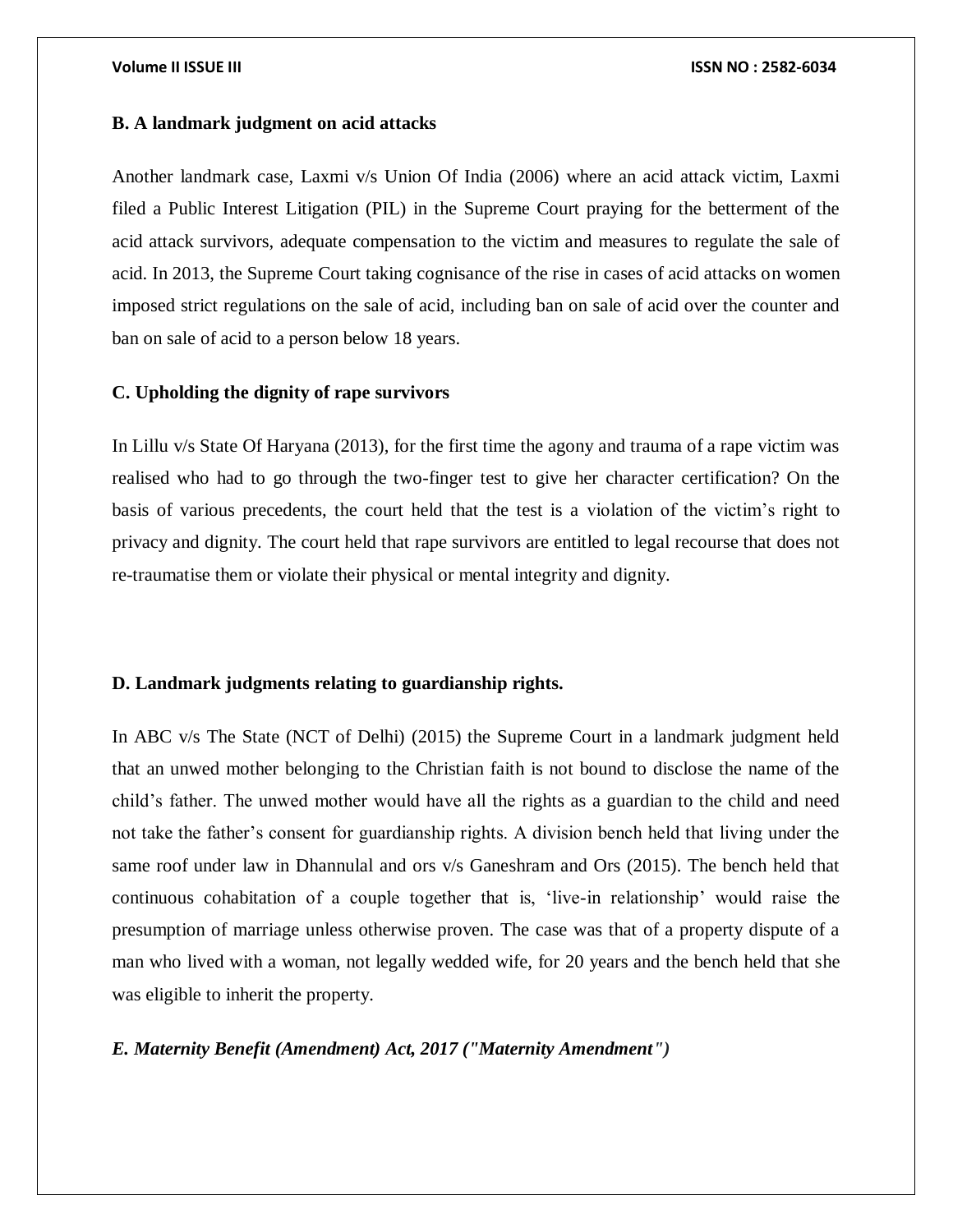The Maternity Amendment provided for mothers adopting a child below three months of age, or "commissioning mothers" to take twelve (12) weeks of maternity leave from the date of receiving the child. The Maternity Amendment enables mothers to work from home after completing twenty-six (26) weeks of leave subject to their work profiles and the employer's consent.

# *F. Decriminalizing of Adultery*

On September 27, 2018, a five-judge bench of the Supreme Court of India struck down Section 497 of the Indian Penal Code that prescribed a maximum imprisonment of five years to men for adultery.All five Supreme Court Judges clarified that adultery will be a ground for divorce. Dipak Misra, the then Chief Justice of India said that"It's time to say that (a) husband is not the master of (his) wife. Women should be treated with equality along with men".Justice Chandrachud in his separate but concurring opinion said that Section 497 was destructive to woman's dignity and also emphasized that "Respect for sexual autonomy must be emphasized"."Section 497 perpetrates subordinate nature of woman in a marriage", were his concluding remarks. Justice Indu Malhotra noted in her judgement that the Section institutionalized discrimination.

# *G. Triple Talaq*

*"Triple Talaq"* or *"Talaq-e-Biddat"* is an Islamic practice that allows men to divorce their wives immediately by uttering the word *"talaq*" (divorce) three times.The Supreme Court, once again in its recent landmark judgment of Sayarabano Vs. Union of India pronounced on August 22, 2017, set aside the practice of "Triple Talaq". The ordinance making the practice of instant triple talaq, a penal offence has been issued for a third time in February 2019.

# **H. The Right to Freedom of Religion of women in India and religious practices.**

*Sabrimala Issue-*The Supreme Court on September 28, 2019, delivered one of the most keenly awaited judgment in the Sabarimala case. By a 4:1 majority, permitted entry of women of all age groups to the Sabarimala temple, holding that 'devotion cannot be subjected to gender discrimination'.. the Supreme Court of India ruled that women of all age groups can enter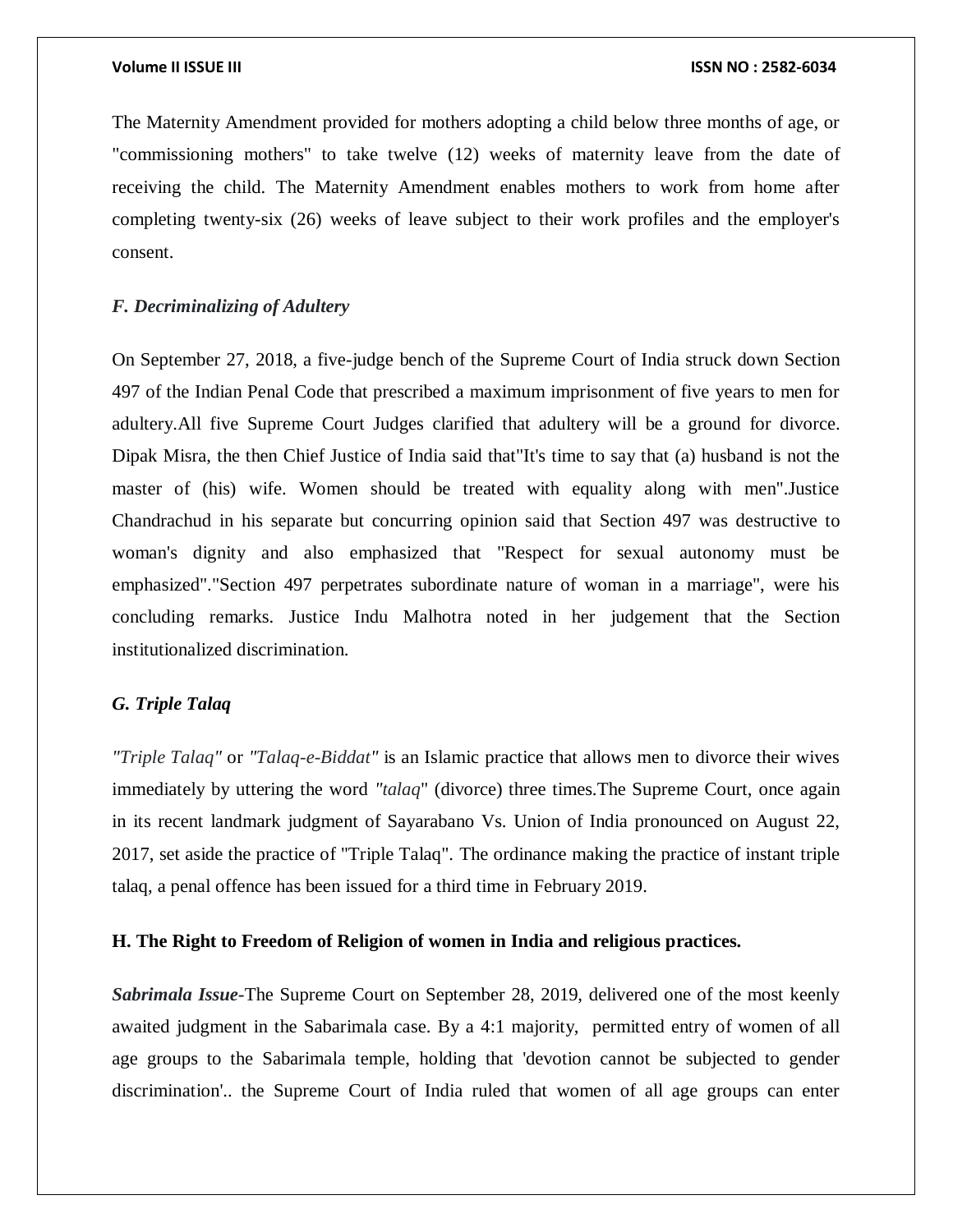Sabarimala Temple. The court initially lifted the ban and termed it as a violation of women's right to practice religion before going on to place it for review before a larger bench in November 2019. The Apex Court said restrictions on women in religious places was not limited to Sabarimala alone and was prevalent in other religions as well.

# 15. GOAL -5 OF 17, UN SUSTAINABLE DEVELOPMENT GOALS (SDG- 2030)-TO ACHIEVE GENDER EQUALITY AND EMPOWER ALL WOMEN AND GIRLS:

While much more progress remains to be made, a number of indicators pertaining to the status of women in India have moved in the right direction over the years. For instance, 68.4% of women were literate in 2015-16, as compared to 55.1% in 2005-06. Additionally, 53% of women were independently using a bank or savings account in 2015-16, which is a significant improvement from 15.1% in 2005-06. Numerous measures have been put in place for promoting gender equality. For example, the Beti Bachao Beti Padao (Save the Girl Child, Educate the Girl Child) initiative focuses on a comprehensive package of interventions for the girl child including those pertaining to education and protection. The Maternity Benefit Programme protects women from wage loss during the first six months after childbirth. Further, several programmes are being implemented for enabling greater participation of women in the work force.

## 16. CRITICISM

Despite all the legal provisions and government endeavors still women are not being treated as equal to men in our country. More often than not, men are treating them as an object to fulfil their carnal desires. Crimes against women are at alarming stage. The practice of dowry is still widely prevalent and female infanticide seems to be a norm in our society. There are wide spread news of sexual violence against women, incidence of rapes, dowry death, women trafficking, honor killing and domestic violence against women, in dailies, on TV and in social media which are disturbing the peace of mind of the people. Even in Economic empowerment, professional competence and integrity of women are not given due importance even in contemporary society. That is the reason why the numerous legislations passed to help women to occupy equal place in society often seem to be grading concessions they are rendered infructuous for they are not properly implemented. Enforcement of women and children legislations like Child Marriage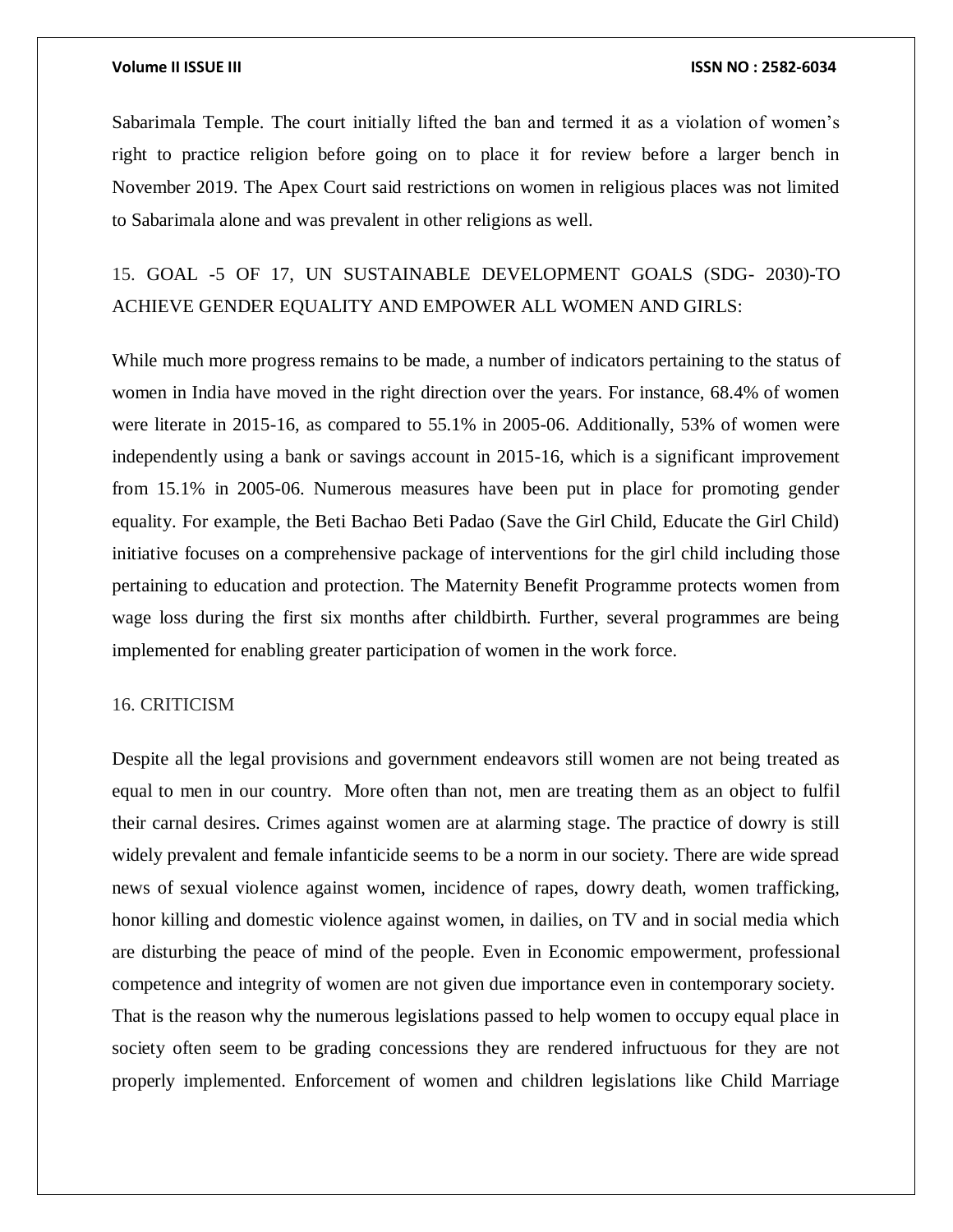Restraint Act, the Dowry Prohibition Act, Sati Prevention Act, Immoral Traffic Prevention Act, Domestic Violence Act, Pocso Act, Sexual Harassment of Women at Workplace (Prevention, Prohibition and Redressal) Act are glaring examples which are not being scrupulously implemented in letter and spirit. The patriarchal mindset, even in the  $21<sup>st</sup>$  century of post modernization, is refusing to realize that women remain an integral part of the human community and that it will be impossible to consider socio-economic and societal transformation in isolation without women and men together playing their due developmental role.

# **17. FINDINGS OF THE STUDY**

- **1.** There are several Government programmes and NGOs in the Country, there is still a wide gap that exists between those under protection and those not.
- **2.** Poverty and illiteracy add to these complications, The Protection of Women begins with a guarantee of their health and safety.
- **3.** Protection of Women could only be achieved if their economic and social status is improved. This could be possible only by adopting definite social and economic policies with a view of total development of women and to make them realize that they have the potential to be strong human beings.
- **4.** In order to create a sustainable world, we must have to begin to Protection for the Rights of Women.

# **18. SUGGESTIONS**

- **1.** The first and foremost priority should be given to the education of women, which is the grassroots problem. Hence, education for women has to be paid special attention.
- **2.** Awareness programmes need to be organized for creating awareness among women especially belonging to weaker sections about their rights.
- **3.** Women should be allowed to work and should be provided enough safety and support to work. They should be provided with proper wages and work at par with men so that their status can be elevated in the society.
- 4. Strict implementation of all the Programmes and Acts should be there to curb the malpractices prevalent in the society.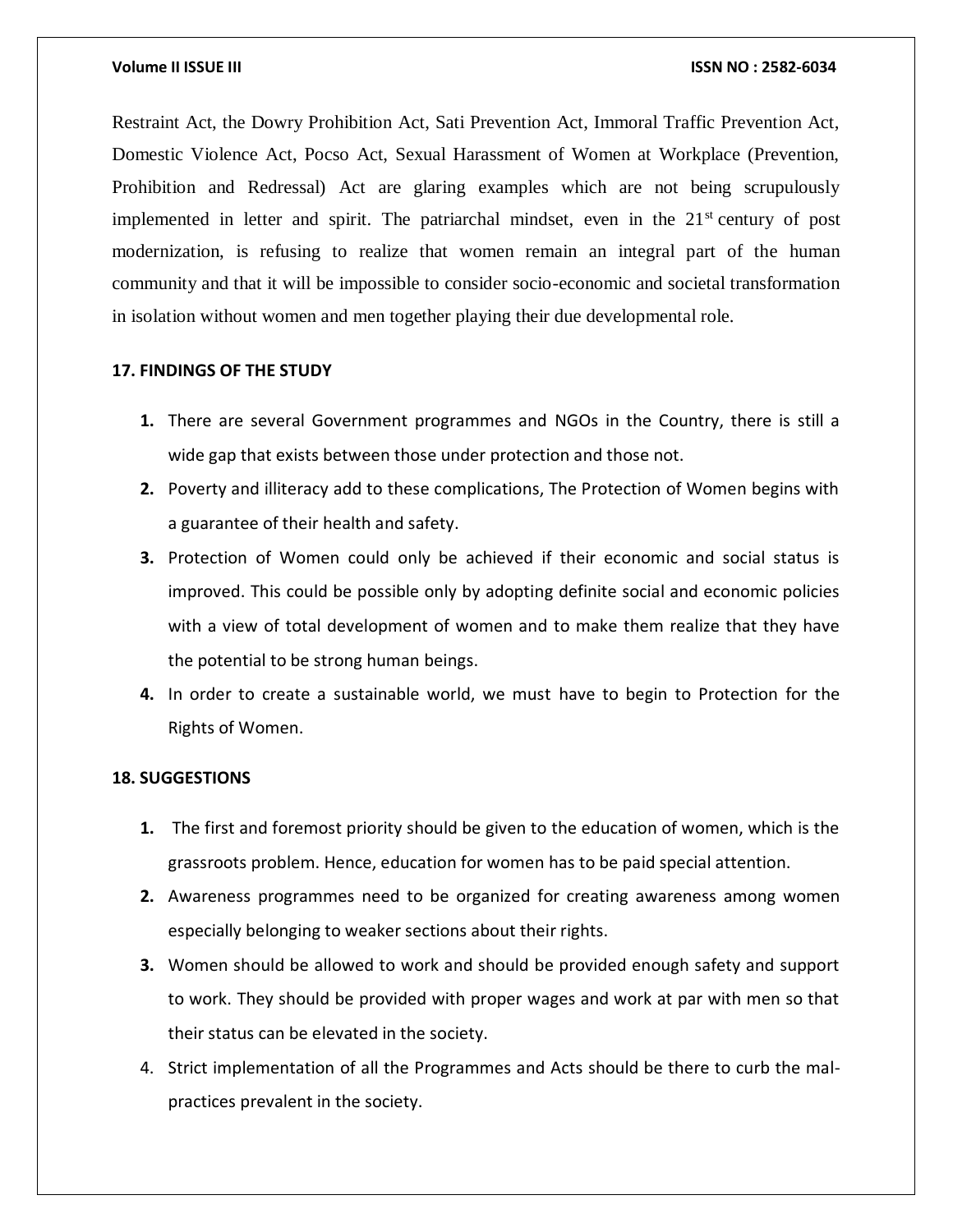# 19. SUGGESTIVE MEASURES FOR **WOMEN'S RIGHT IN THE CONSTITUTION BY THE APEX COURT THROUGH GENDER JUSTICE.**

This is important that a judge while administering the laws, if deprived of requisite sensitivity may frustrate the objectives sought to be achieved by the best of the laws. However, one thing shall have to be clearly borne in mind i.e. the role of the judiciary, in the vindication of gender justice. According to Justice V.R. Krishna Iyer, "case law, creative, imaginative and genderfriendly, has its logic and limitation. Judges cannot make law but only interpret it and decide specific cases and controversies within defined bounds although in that process they do make law interstitially. But legislation is essentially a wider function covering vaster spaces and free to weave fabrics of fundamental mutation. So it is substantive codification, radical in transformation of the social order, that we need, an avant-garde operation Parliament must perform. Magnificently as the judiciary has acted they have not, and could not usurp legislative functions."

Justice Lahoti **suggests** the following principles to be kept in mind by the judges to achieve the goal of gender justice:

- 1. The court should keep in mind the historical and cultural background of patriarchal society in which the women have lived and respect their feelings.
- 2. The court should adopt the balanced approach in dealing with any issue related to a woman keeping in their view the position of the victim as a weaker section of society. Their case me be dealt with in such a way so that they may be treated not only as equals but also feel confident that they are equals;
- 3. The Court is expected to treat them with dignity and respect by their conduct, behavior and ideology. Such an approach would certainly inculcate confidence in women seeking justice as a victim. They should not feel harassed in any manner.
- 4. The Court should make best endeavors to deliver quick, speedy and economical justice. It would be an effective and meaningful justice without any delay.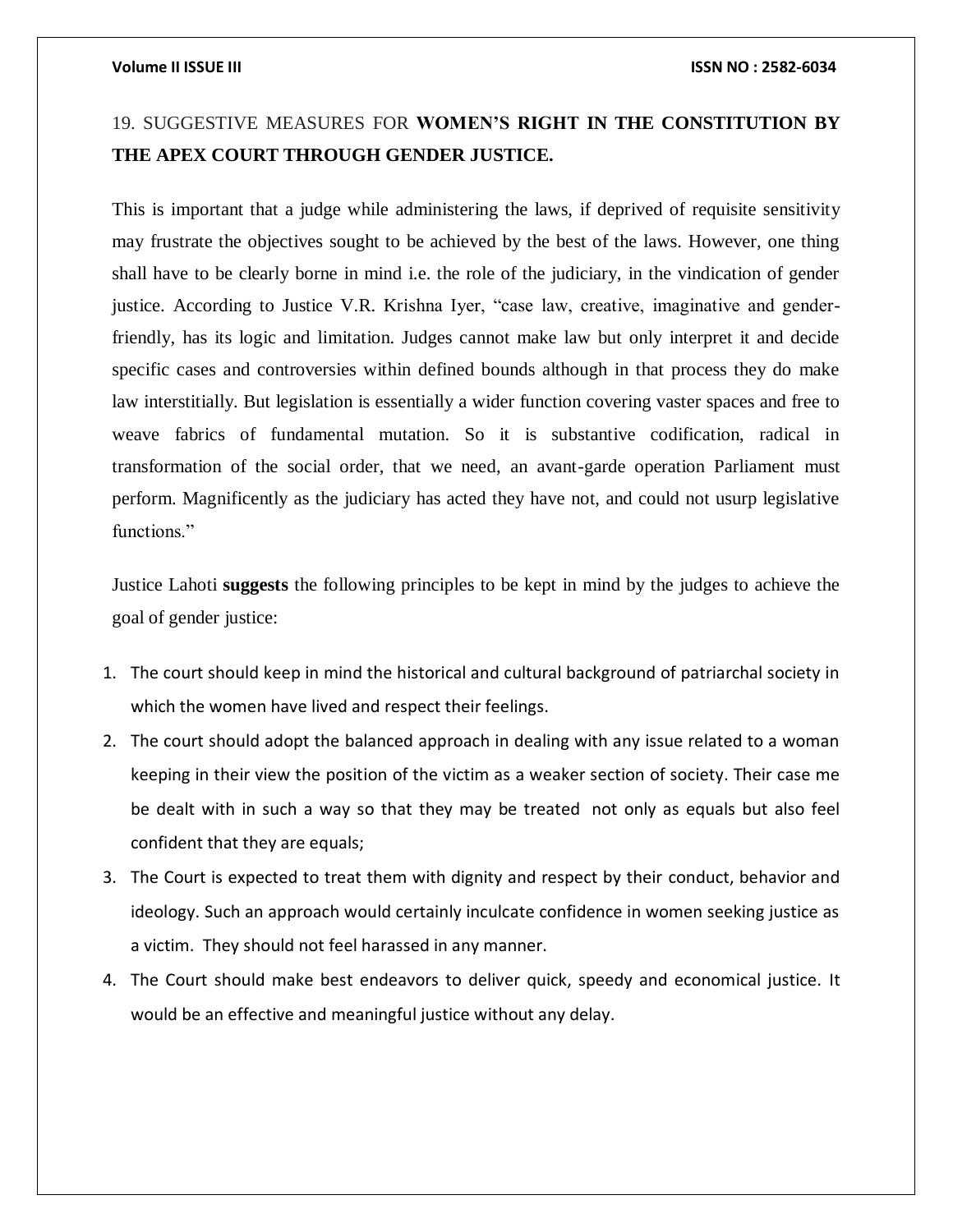There are the broad principles and the same are shared with the readers a few courtroom tips which the Hon'ble Justice himself followed in the trial court as well as in the higher judiciary. These are:

- 1. Women to be treated with courtesy and dignity while appearing in the court. Any comment, gesture or other action on the part of anyone in or around the courtroom which would be detrimental to the confidence of the women is to be curbed with a heavy hand.
- 2. There should be no gender bias in the courtroom. The protection from gender bias should be extended to each female present or appearing in the court whether she is a member of the staff or as party or witness or member of legal profession. The behavior if it is unbecoming of the dignity of woman should not be tolerated by the court.
- 3. The Court proceedings in women's cases must begin on time and in a systematic way so that they are concluded as expeditiously as possible avoiding the repeated appearance of women in the honorable court.
- 4. The examination and cross-examination in respect of women witnesses, particularly in cases of violence against women should be conducted under the supervision of the presiding judge. The Hon'ble Judge may take such care and caution as to avoid lengthy and tedious questions so that any harassment to the witness may be prevented.
- 5. The female advocates need to be encouraged in their profession. They may be given opportunity for appointment as Court Commissioners to inspect and recording statements of the witnesses.
- 6. In the matter of assigning legal aid work or to work as amicus curiae briefs, preference may be given to female lawyers to ensure their more effective appearances in the honorable courts.
- 7. Sexual harassment and crime against women ought to be dealt with on priority basis. As they say justice delayed justice denied. Therefore, to avoid this feeling, it is desirable that the cases of women victims may be decided at an early date lest the delay should defeat the justice.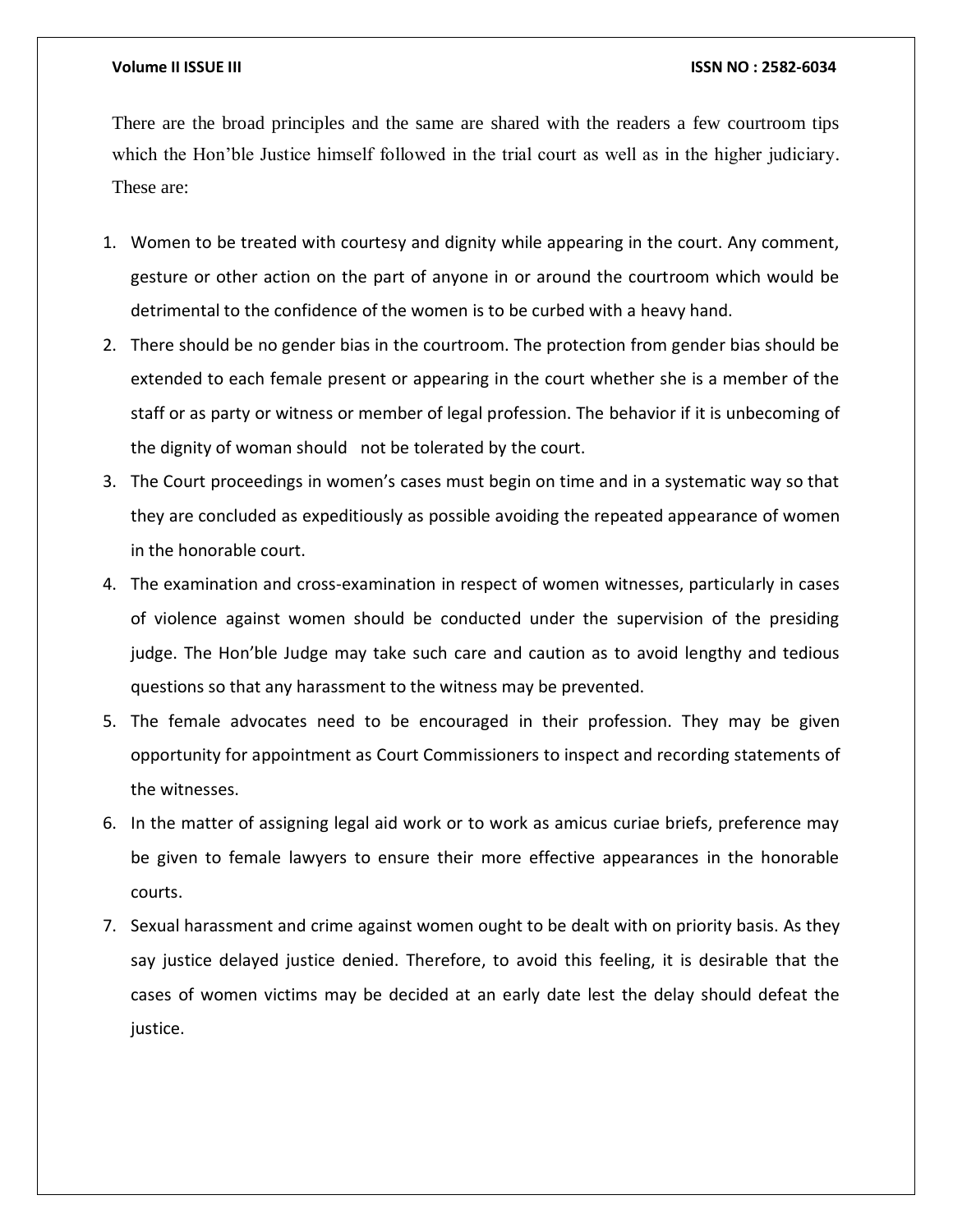## **20. THE WAY FORWARD: GENDER INJUSTICE SHOULD NOT BE MAINTANED**

The issue of gender injustice should not be perceived as a war between the two sexes. Long before, when consciousness in society towards gender injustice was not present then resentment on the part of women was justified; but now the approach should be of complementing each other rather than competing on perceptions, which may not be real or may be non-existent. Societal bonds are based upon integration, mutual dependence and respect. They are not just contractual but based on deep organic unity. It is true that the male sex is most of the time blamed as the disseminator of gender injustice; but it cannot be ignored that the male sex also suffers from and feels pained at gender injustice, as the woman subjected to injustice is sometimes his mother or his daughter or sister or wife. Therefore, perceptional change is needed for greater social awareness and sensitization which breeds equality of the sexes and not rivalry of the sexes

### **21. CONCLUSION**

Women are deprived of economic resources and are dependent on men for their living. Women works are often confined to domestic sphere, she has to do all house hold works, which are not recognized and unpaid. In modern times many women are coming out to work but has to shoulder double responsibility, one she has to work where she is employed and secondly she also has to do all the house hold works, moreover, she is the last to be considered and first to be fired as she is considered to be less productive that her counterpart. Her general status in the family and in the society has been low and unrecognized "When women move forward the family moves, the village moves and the nation moves". It is essential as their thought and their value systems lead the development of a good family, good society and ultimately a good nation. The best way of empowerment is perhaps through inducting women in the mainstream of development. Women empowerment will be real and effective only when they are endowed income and property so that they may stand on their feet and build up their identity in the society. The protection of Women has become one of the most important concerns of 21st century not only at national level but also at the international level. Government initiatives alone would not be sufficient to achieve this goal. Society must take initiative to create a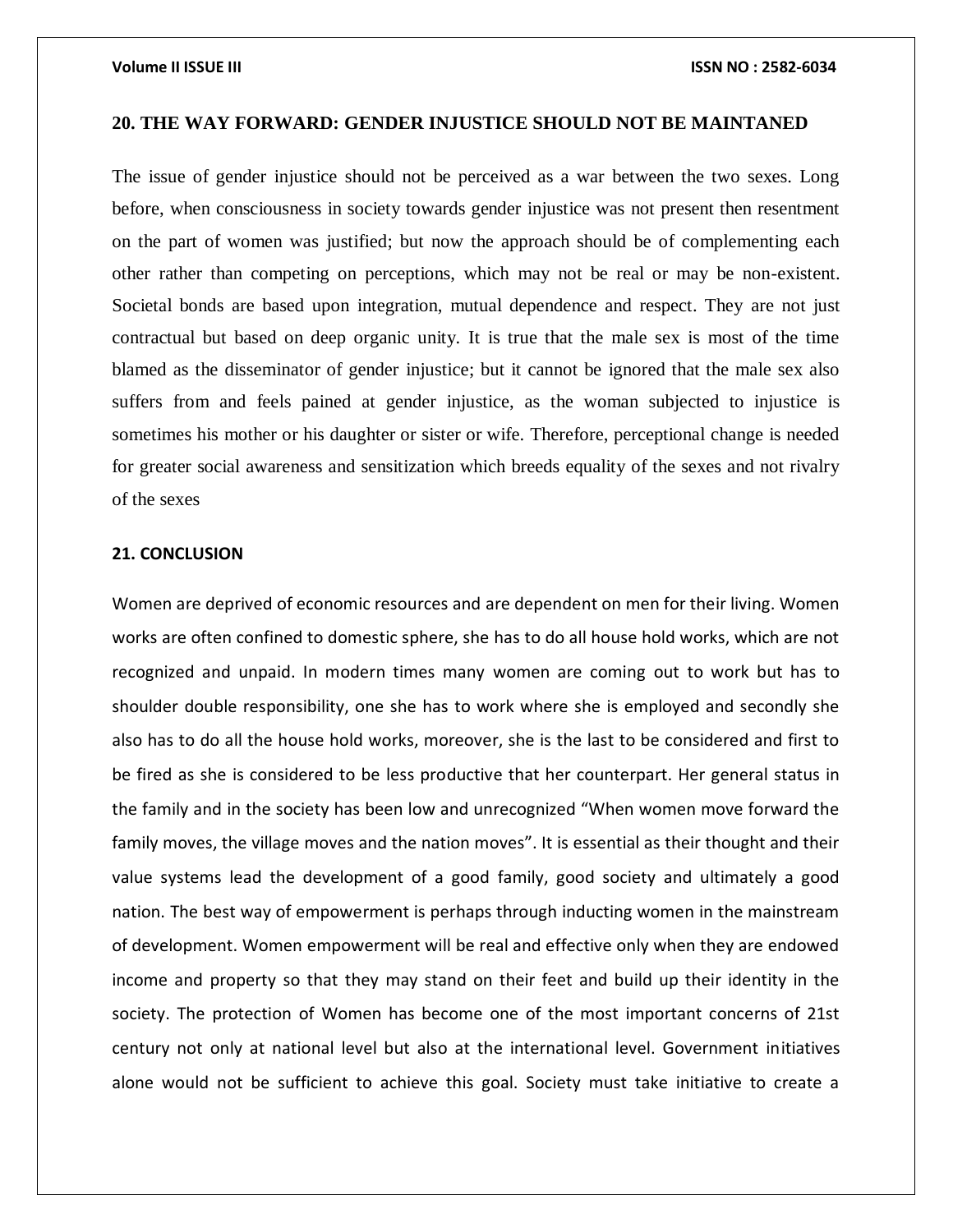climate in which there is no gender discrimination and women have full opportunities of self decision making and participating in social, political and economic life of the country with a sense of equality. There are varied legislative safeguards and protection mechanisms for women but the ground reality is very different. Despite all the legal provisions and government endeavors still women are not being treated as equal to men in our country. More often than not, men are treating them as an object to fulfil their carnal desires. Crimes against women are at alarming stage. The practice of dowry is still widely prevalent and female infanticide seems to be a norm in our society. There are wide spread news of sexual violence against women, incidence of rapes, dowry death, women trafficking, honor killing and domestic violence against women, in dailies, on TV and in social media which are disturbing the peace of mind of the people. The formidable foe is the societal role perception of women. Economic empowerment, professional competence and integrity of women are not given due importance even in contemporary society. That is the reason why the numerous legislations passed to help women to occupy equal place in society often seem to be grading concessions they are rendered infructuous for they are not properly implemented. Enforcement of women and children legislations like Child Marriage Restraint Act, the Dowry Prohibition Act, Sati Prevention Act, Immoral Traffic Prevention Act, Domestic Violence Act, Pocso Act, Sexual Harassment of Women at Workplace (Prevention, Prohibition and Redressal) Act are glaring examples which are not being scrupulously implemented in letter and spirit. The patriarchal mindset, even in the  $21<sup>st</sup>$  century of post modernization, is refusing to realize that women remain an integral part of the human community and that it will be impossible to consider socio-economic and societal transformation in isolation without women and men together playing their due developmental role. There have been great and commendable contributions of women over the years in the building of our nation. We must thank them for the same. The bill for 33 percent reservation for women in elected bodies is a long pending issue that so far the country has not been able to achieve over 12 per cent representation. People in society have to make themselves effective with issues, facts and figures relating to women empowerment. Mere changes in the legal provisions, framing government programs/policies for gender equality will not suffice. Moreover we see some or the other changes keep happening in the structure. In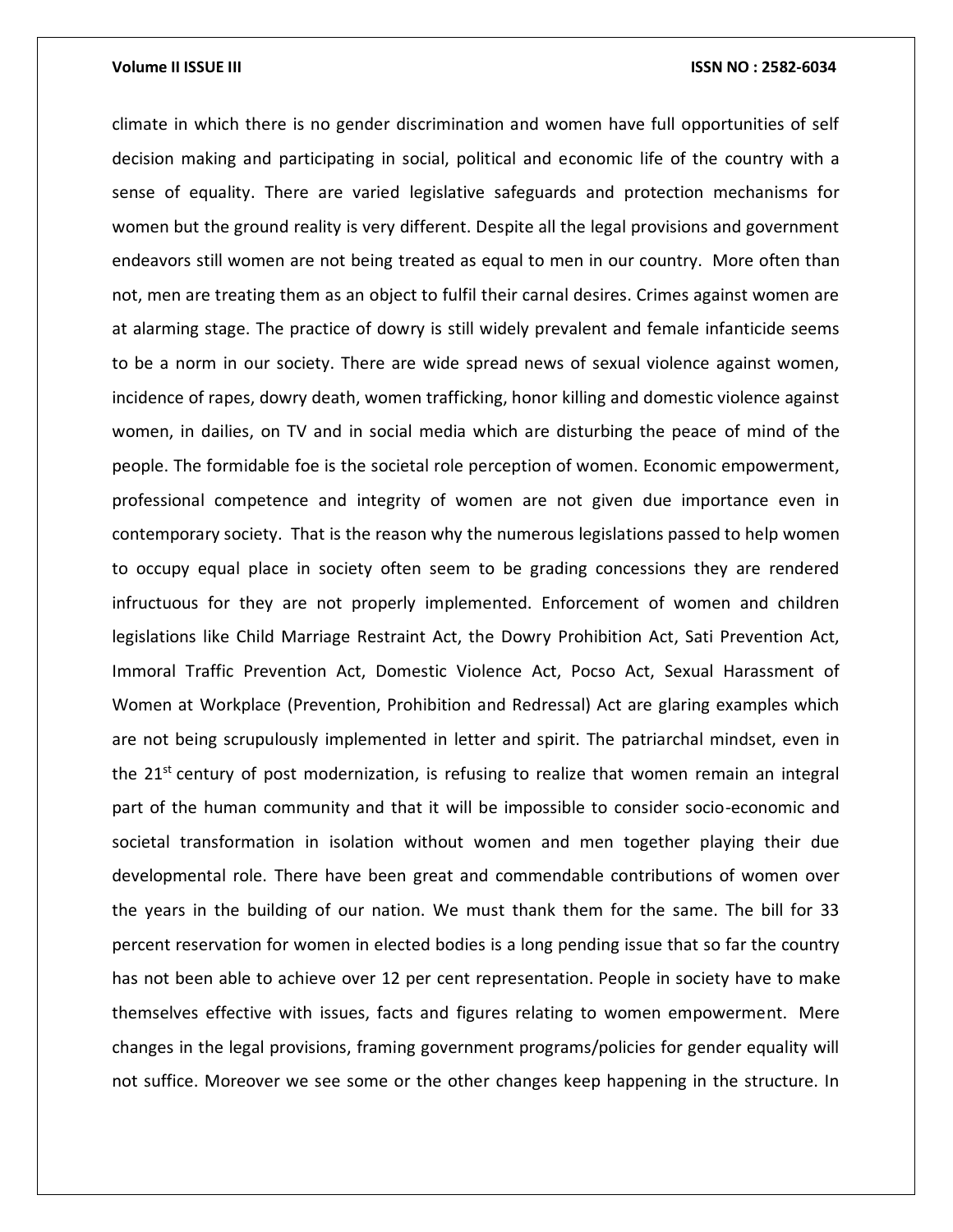order to reach our goal of women participation and their welfare and bring them in a leadership role, people should have the knowledge of the laws and schemes to develop an independent image as a public representative. We must make an attempt of building a dignified image of women in our country. Once the image of equality is established among people, it will last for long. You will see people accepting the ideas once these are thus established. In this respect Prime Minister Modi called upon the people "we must think beyond women's development" and move towards "women-led development."Stressed girls' education. Women are bonding between father and children. If father is head of family mother is heart of family. Woman is practically backbone of the family and the community. She brings up the children. So, parental obligation is richer by the women. Girls' proper education is important to create independent mind. Without that we cannot control the population. There has to be strict implementation of laws to prevent rape, abduction, torture domestic violence. We have to see, how we can remove all these tyranny and crime against women and children. Young generation can contribute in this regard. One more thing, children and women are allowed to participate in the matters of their concern, what you desire, what's your hope, interest, rights and claim. Society should help NGOs involved in furthering the cause of children and women.

References

- **1. An [Introduction](https://www.legalbites.in/an-introduction-to-special-laws-relating-to-women-in-india/) to Special laws relating to Women in India(Opens in a new browser tab)**
- **2. Anonuevo, C.M. (Ed.). (1995). Women, Education and Empowerment: Pathways towards**